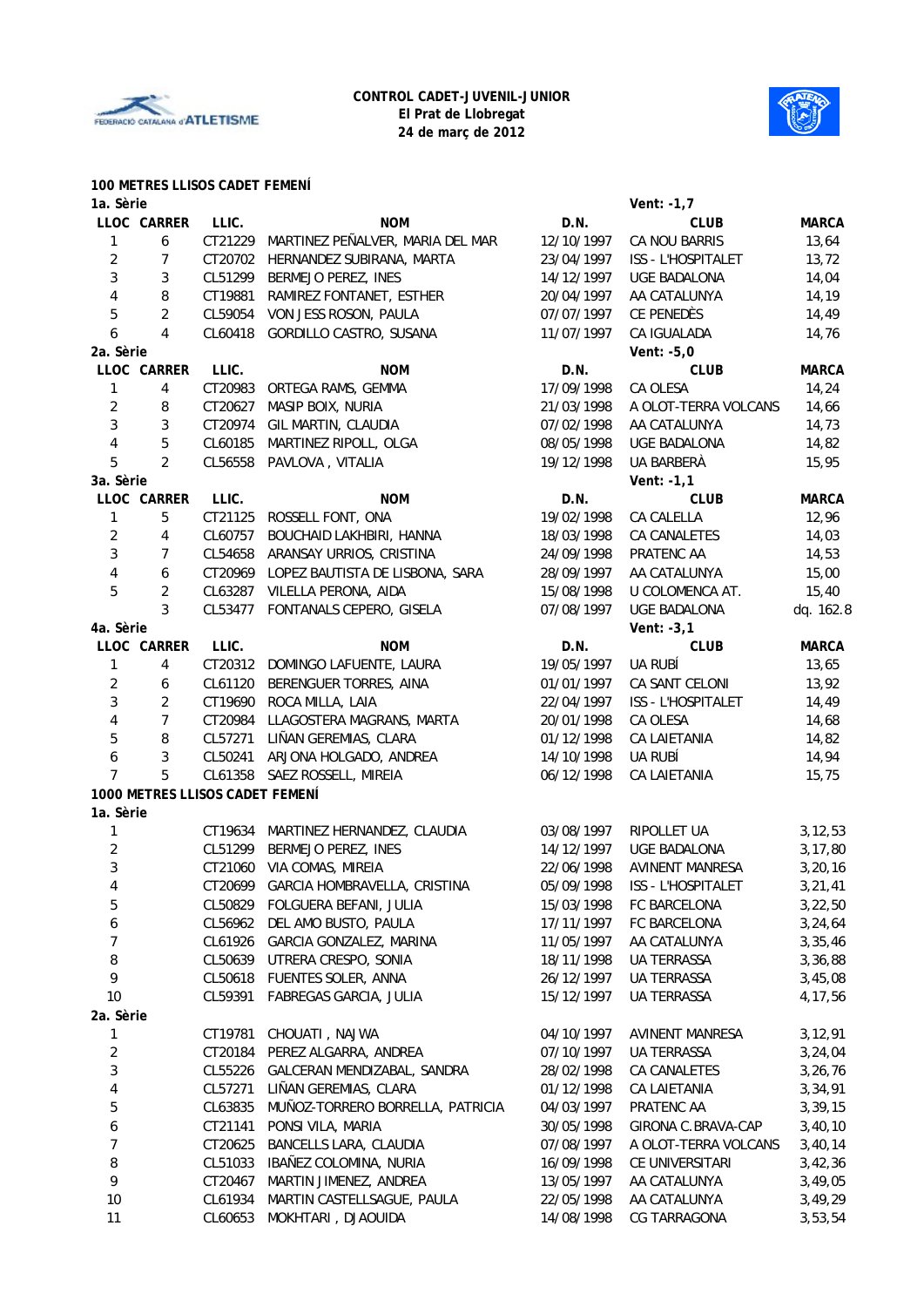



# **300 METRES TANQUES CADET FEMENÍ**

| 1a. Sèrie      |             |         |                               |            |                           |              |
|----------------|-------------|---------|-------------------------------|------------|---------------------------|--------------|
|                | LLOC CARRER | LLIC.   | <b>NOM</b>                    | D.N.       | <b>CLUB</b>               | <b>MARCA</b> |
| 1              | 5           | CT19687 | CAMINS VILA, NEUS             | 06/06/1997 | ISS - L'HOSPITALET        | 49,03        |
| $\overline{2}$ | 4           | CT19686 | BLANCO SANCHEZ, ELENA         | 03/04/1997 | <b>ISS - L'HOSPITALET</b> | 49,53        |
| 3              | 2           | CL60418 | GORDILLO CASTRO, SUSANA       | 11/07/1997 | CA IGUALADA               | 52,00        |
| $\overline{4}$ | 3           | CL51299 | BERMEJO PEREZ, INES           | 14/12/1997 | UGE BADALONA              | 52,62        |
| 5              | 6           | CL60185 | MARTINEZ RIPOLL, OLGA         | 08/05/1998 | UGE BADALONA              | 55,24        |
| 2a. Sèrie      |             |         |                               |            |                           |              |
|                | LLOC CARRER | LLIC.   | <b>NOM</b>                    | D.N.       | <b>CLUB</b>               | <b>MARCA</b> |
| $\mathbf{1}$   | 7           | CT20700 | CHAMERO MEGIAS, LAURA         | 10/01/1998 | ISS - L'HOSPITALET        | 53,00        |
| 2              | 2           | CL55226 | GALCERAN MENDIZABAL, SANDRA   | 28/02/1998 | <b>CA CANALETES</b>       | 55,22        |
| 3              | 3           | CL57271 | LIÑAN GEREMIAS, CLARA         | 01/12/1998 | <b>CA LAIETANIA</b>       | 55,92        |
| $\overline{4}$ | 4           |         | CL54355 YUS FERNANDEZ, ANDREA | 02/02/1998 | AA CATALUNYA              | 57,69        |
| 5              | 6           | CL62205 | BARONAT GARRIGA, SANDRA       | 04/08/1997 | <b>CA SANT CELONI</b>     | 1,02,74      |
|                | 5           | CL60757 | BOUCHAID LAKHBIRI, HANNA      | 18/03/1998 | CA CANALETES              | dq. 162.8    |
| 3a. Sèrie      |             |         |                               |            |                           |              |
|                | LLOC CARRER | LLIC.   | <b>NOM</b>                    | D.N.       | <b>CLUB</b>               | <b>MARCA</b> |
| 1              | 2           | CT19881 | RAMIREZ FONTANET, ESTHER      | 20/04/1997 | AA CATALUNYA              | 48,54        |
| $\overline{2}$ | 5           | CL61121 | CABRERA BOROTAU, GLORIA       | 20/09/1997 | <b>CA SANT CELONI</b>     | 52,98        |
| $\sqrt{3}$     | 6           | CL58701 | COLL GILI, HERA               | 03/01/1997 | CA CALELLA                | 56,13        |
| 4              | 7           | CT19691 | RODRIGUEZ GRABOLOSA, JULIA    | 06/01/1997 | <b>ISS - L'HOSPITALET</b> | 57,86        |
| 5              | 3           | CT20226 | ROSES COLAS, CARLA            | 02/01/1997 | AA CATALUNYA              | 58,21        |
| 6              | 4           | CT20699 | GARCIA HOMBRAVELLA, CRISTINA  | 05/09/1998 | <b>ISS - L'HOSPITALET</b> | 1,01,17      |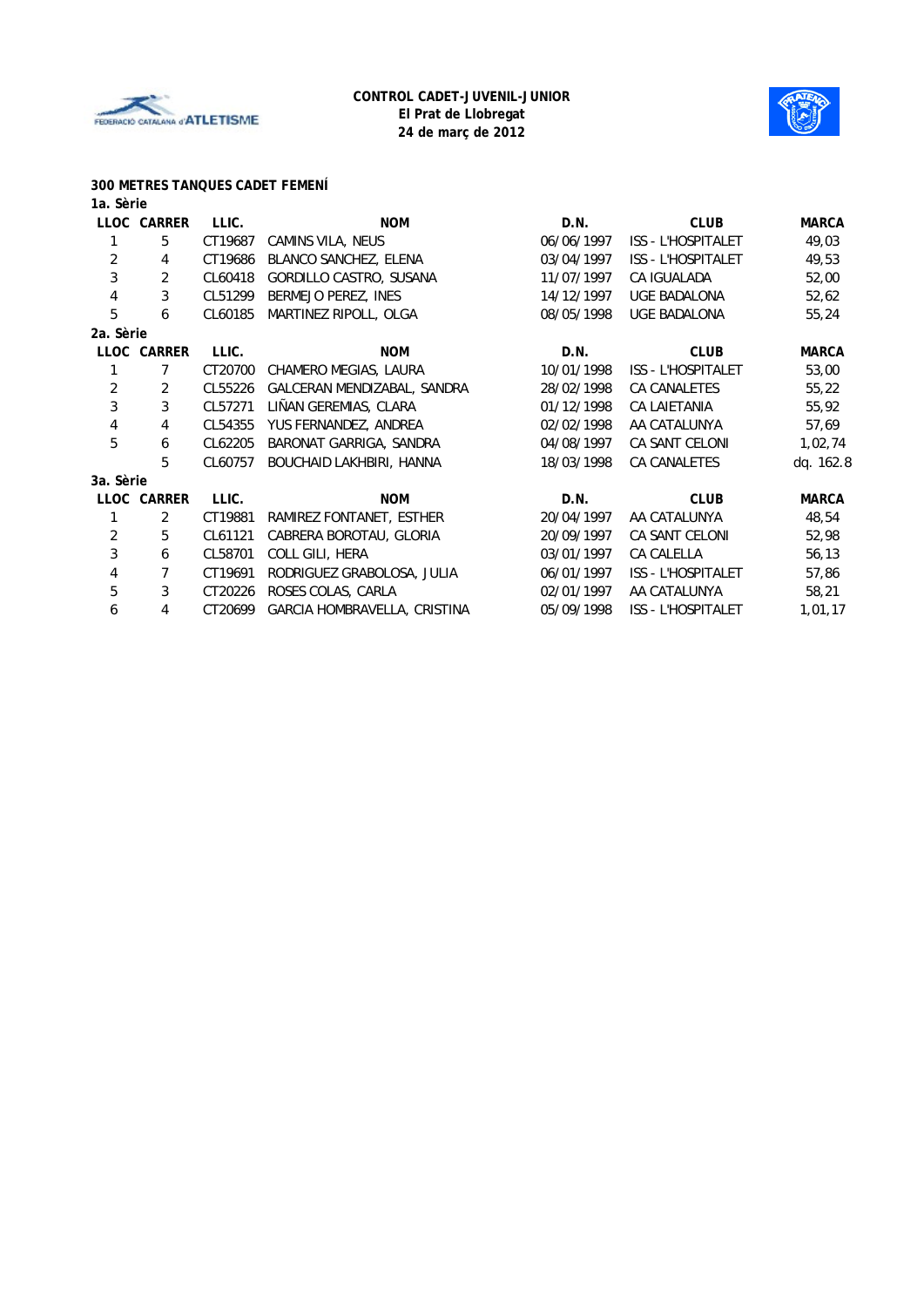



#### **SALT DE LLARGADA CADET FEMENÍ**

| LLOC           | LLIC.                                      | <b>NOM</b>               |                     |                | D.N.                                  |                 | <b>CLUB</b>               | <b>MARCA</b> |
|----------------|--------------------------------------------|--------------------------|---------------------|----------------|---------------------------------------|-----------------|---------------------------|--------------|
| 1              | CT19690<br>ROCA MILLA, LAIA                |                          |                     |                | 22/04/1997                            |                 | ISS - L'HOSPITALET        | 4,62         |
| 2              | CL61358<br>SAEZ ROSSELL, MIREIA            |                          |                     |                | 06/12/1998                            |                 | CA LAIETANIA              | 4,52         |
| 3              | CT20312 DOMINGO LAFUENTE, LAURA            |                          |                     |                | 19/05/1997                            |                 | UA RUBÍ                   | 4,41         |
| 4              | CT20702 HERNANDEZ SUBIRANA, MARTA          |                          |                     |                | 23/04/1997                            |                 | <b>ISS - L'HOSPITALET</b> | 4,40         |
| 5              | CL50241<br>ARJONA HOLGADO, ANDREA          |                          |                     |                | 14/10/1998                            |                 | UA RUBÍ                   | 4,35         |
| 6              | CT20974<br>GIL MARTIN, CLAUDIA             |                          |                     |                | 07/02/1998                            |                 | AA CATALUNYA              | 4,34         |
| $\overline{7}$ | ARANSAY URRIOS, CRISTINA<br>CL54658        |                          |                     |                | 24/09/1998                            |                 | PRATENC AA                | 4,32         |
| 8              | CT20969<br>LOPEZ BAUTISTA DE LISBONA, SARA |                          |                     |                | 28/09/1997                            |                 | AA CATALUNYA              | 4,21         |
| 9              | CL59643<br>CAMPABADAL SOLE, MARIA          |                          |                     |                | 28/10/1998                            |                 | CG TARRAGONA              | 4,06         |
| 10             | CL60653<br>MOKHTARI, DJAOUIDA              |                          |                     |                | 14/08/1998                            |                 | CG TARRAGONA              | 4,02         |
| 11             | CL62650                                    | BENGIALI CAPELLAS, SARA  |                     |                |                                       | 19/12/1997      | CA IGUALADA               | 3,96         |
| 12             | CL63287 VILELLA PERONA, AIDA               |                          |                     |                |                                       | 15/08/1998      | U COLOMENCA AT.           | 3,95         |
| 13             | CL62205<br>BARONAT GARRIGA, SANDRA         |                          |                     |                | 04/08/1997                            |                 | CA SANT CELONI            | 3,84         |
| 14             | CL61121<br>CABRERA BOROTAU, GLORIA         |                          |                     |                | 20/09/1997                            |                 | CA SANT CELONI            | 3,82         |
| 16             |                                            |                          |                     |                | 19/12/1998                            |                 | UA BARBERÀ                | 3,50         |
|                | CL60875 GARCIA PASTOR, MAR                 | CL56558 PAVLOVA, VITALIA |                     |                |                                       |                 | CA IGUALADA               | <b>NULS</b>  |
|                |                                            | 1                        |                     | 3              | 05/12/1998<br>$\overline{\mathbf{4}}$ | 5               | $\boldsymbol{6}$          |              |
|                |                                            | 4,26                     | $\overline{2}$<br>X | 4,62           | 4,52                                  | 4,41            | 4,28                      |              |
|                | ROCA MILLA, LAIA                           | $-1,7$                   | 0, 9                | $-1, 4$        | $-2, 0$                               | $-2, 6$         | $-1,5$                    |              |
|                |                                            | 3,62                     | 3,61                | 4,52           | 3,62                                  | X.              | 3,72                      |              |
|                | SAEZ ROSSELL, MIREIA                       | $-1,0$                   | $-1, 1$             | $-1,3$         | $-1,5$                                | $-1, 4$         | $-0,6$                    |              |
|                |                                            | 4,15                     | 3,77                | 4,41           | 4,11                                  | 4,10            | 4,09                      |              |
|                | DOMINGO LAFUENTE, LAURA                    | $-1, 6$                  | 0,4                 | $-1,5$         | $-1,8$                                | $-1,8$          | $-1,3$                    |              |
|                |                                            | 4,40                     | X                   | 4,33           | 4,36                                  | X.              | 4,33                      |              |
|                | HERNANDEZ SUBIRANA, MARTA                  |                          |                     | $-1,0$         |                                       |                 |                           |              |
|                |                                            | $-0,5$<br>4,10           | 0,8<br>4,19         | 4,29           | $-1, 9$<br>3,93                       | $-2, 6$<br>4,32 | $-1,8$<br>4,35            |              |
|                | ARJONA HOLGADO, ANDREA                     |                          | 0, 5                | $-1, 1$        | $-3,2$                                | $-1, 4$         | $-2, 1$                   |              |
|                |                                            | $-1, 1$<br>3,99          | 4,20                | 4,34           | 4,30                                  | 4,27            | 4,25                      |              |
|                | GIL MARTIN, CLAUDIA                        | $-1,5$                   | 0, 5                | $-3,2$         | $-2, 3$                               | $-2,3$          | $-1,5$                    |              |
|                |                                            |                          |                     | 4,28           | 3,85                                  |                 |                           |              |
|                | ARANSAY URRIOS, CRISTINA                   | 4,08<br>$-2, 4$          | 4,18<br>0,6         |                | $-1,8$                                | 4,10<br>$-2, 1$ | 4,32<br>$-2,7$            |              |
|                |                                            |                          |                     | $-1,6$         |                                       |                 |                           |              |
|                | LOPEZ BAUTISTA DE LISBONA, SARA            | 4,19                     | 4,16                | 4,21           | 4,12                                  | 4,04            | 3,85                      |              |
|                |                                            | $-1, 9$                  | $-1,3$              | $-2, 3$<br>X   | $-1,7$                                | $-2, 1$         | $-2,7$                    |              |
|                | CAMPABADAL SOLE, MARIA                     | 4,06<br>$-1,0$           | 3,95<br>$-1, 7$     |                |                                       |                 |                           |              |
|                |                                            | 3,88                     | 4,02                | $-1,6$         |                                       |                 |                           |              |
|                | MOKHTARI, DJAOUIDA                         | $-0,6$                   | $-0, 7$             | 3,89           |                                       |                 |                           |              |
|                |                                            |                          |                     | $-2,5$<br>3,82 |                                       |                 |                           |              |
|                | BENGIALI CAPELLAS, SARA                    | 3,96                     | 3,89                |                |                                       |                 |                           |              |
|                |                                            | $-1,8$                   | $-1,6$              | $-1,2$         |                                       |                 |                           |              |
|                | VILELLA PERONA, AIDA                       | 3,66                     | 3,95                | 3,55           |                                       |                 |                           |              |
|                |                                            | $-1, 9$                  | $-0, 7$             | $-0,5$         |                                       |                 |                           |              |
|                | BARONAT GARRIGA, SANDRA                    | X                        | 3,84                | 3,61           |                                       |                 |                           |              |
|                |                                            | $-0,5$                   | $-1,6$              | $-1, 1$        |                                       |                 |                           |              |
|                | CABRERA BOROTAU, GLORIA                    | X                        | Χ                   | 3,82           |                                       |                 |                           |              |
|                |                                            | O, O                     | $-1, 9$             | $-2,7$         |                                       |                 |                           |              |
|                | PAVLOVA, VITALIA                           | 3,49                     | 3,50                | 3,26           |                                       |                 |                           |              |
|                |                                            | $-1, 1$                  | $-0, 4$             | $-1,1$         |                                       |                 |                           |              |
|                | GARCIA PASTOR, MAR                         | Χ                        | Χ                   | Χ              |                                       |                 |                           |              |
|                |                                            | $-1,3$                   | $-1,6$              | $-1,3$         |                                       |                 |                           |              |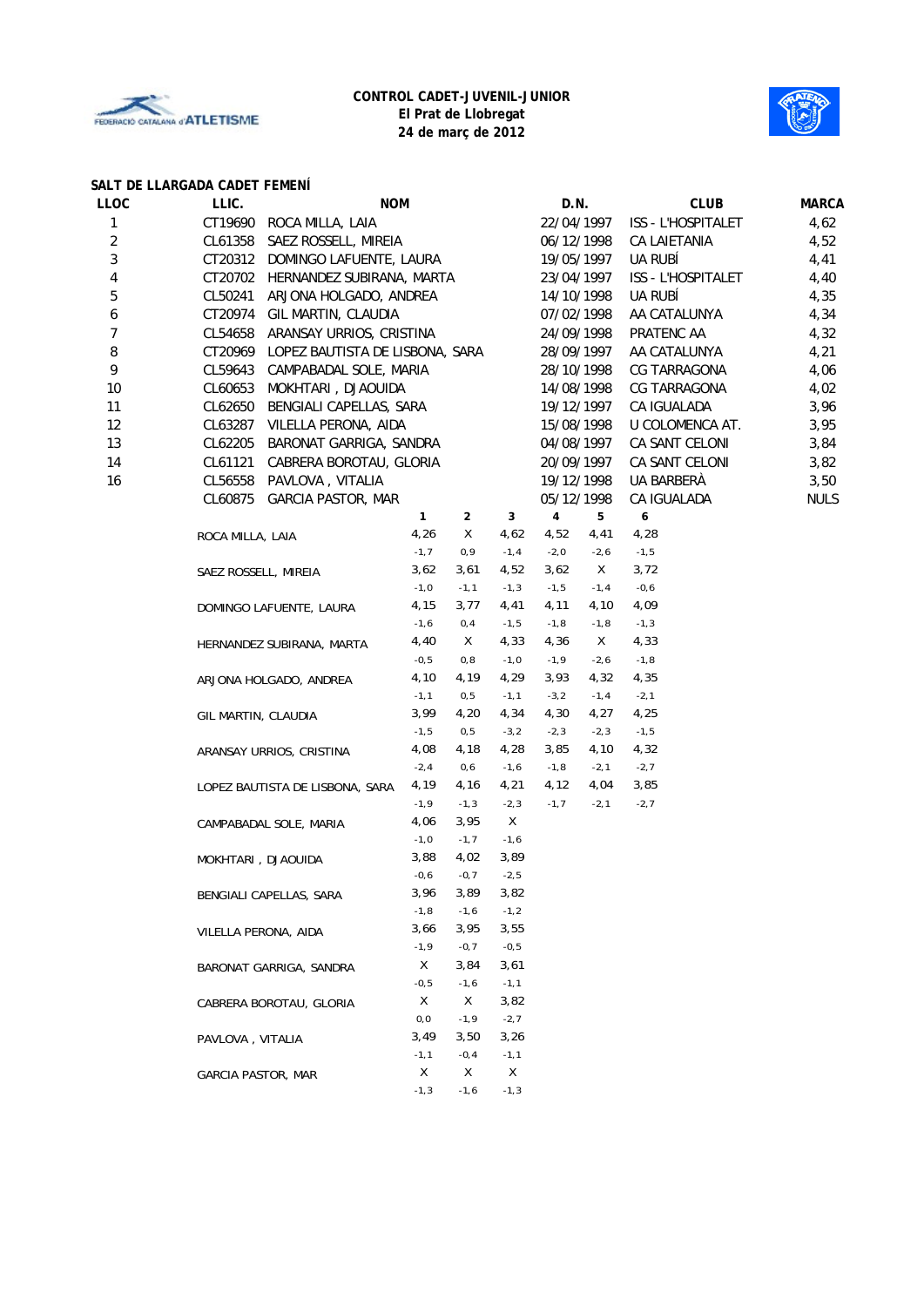



# **LLANÇAMENT DE DISC CADET FEMENÍ**

| LLOC | LLIC.   | <b>NOM</b>                  |       |       |       | D.N.       |             | <b>CLUB</b>               | <b>MARCA</b> |
|------|---------|-----------------------------|-------|-------|-------|------------|-------------|---------------------------|--------------|
|      | CT20029 | ROYO SAMPER, MIREIA         |       |       |       | 11/08/1997 |             | FC BARCELONA              | 32,98        |
| 2    | CT20972 | VEGA VIDAL, LAIA            |       |       |       | 28/11/1998 |             | AA CATALUNYA              | 25,75        |
| 3    | CL50622 | GALAN AGUILAR, YAIZA        |       |       |       | 19/09/1997 |             | <b>UA TERRASSA</b>        | 25,42        |
| 4    | CT19689 | OCETE ROSILLO, SANDRA       |       |       |       | 01/02/1997 |             | ISS - L'HOSPITALET        | 25,33        |
| 5    | CL50423 | PEÑA SANCHEZ, IRINA         |       |       |       | 20/04/1998 |             | CORNELLÀ AT.              | 23,77        |
| 6    | CT20932 | PONCE ORELLANA, ESTRELLA    |       |       |       | 08/01/1998 |             | <b>ISS - L'HOSPITALET</b> | 23,18        |
| 7    | CL55226 | GALCERAN MENDIZABAL, SANDRA |       |       |       | 28/02/1998 |             | CA CANALETES              | 23,02        |
| 8    | CL56558 | PAVLOVA, VITALIA            |       |       |       | 19/12/1998 |             | UA BARBERÀ                | 20,33        |
| 9    | CT20703 | RODRIGUEZ FAUROUX, ROSER    |       |       |       | 24/04/1998 |             | <b>ISS - L'HOSPITALET</b> | 17,72        |
|      |         | ROYO SAMPER, MIREIA         | 27,79 | 32,57 | X.    |            | 32,98 32,14 | X                         |              |
|      |         | VEGA VIDAL, LAIA            | 25,75 | 24,36 | 25,16 | 22,75      | 20,55       | 22,11                     |              |
|      |         | GALAN AGUILAR, YAIZA        | 23,09 | 24,38 | 24,91 | 23,07      | 21,92       | 25,42                     |              |
|      |         | OCETE ROSILLO, SANDRA       | 21,79 | 24,07 | 25,33 | 22,59      | 25,27       | X                         |              |
|      |         | PEÑA SANCHEZ, IRINA         | 22,49 | 23,37 | 22,19 | 21,73      | 23,77       | 20,34                     |              |
|      |         | PONCE ORELLANA, ESTRELLA    | X     | 17,79 | 19,75 | 20,28      | 20,76       | 23,18                     |              |
|      |         | GALCERAN MENDIZABAL, SANDRA | X     | 17,45 | 19,88 | 23,02      | X           | 16,87                     |              |
|      |         | PAVLOVA, VITALIA            | Χ     | 18,81 | X.    | 17,75      | 20,33       | 15,68                     |              |
|      |         | RODRIGUEZ FAUROUX, ROSER    | 15,30 | 16,25 | 17,72 |            |             |                           |              |
|      |         |                             |       |       |       |            |             |                           |              |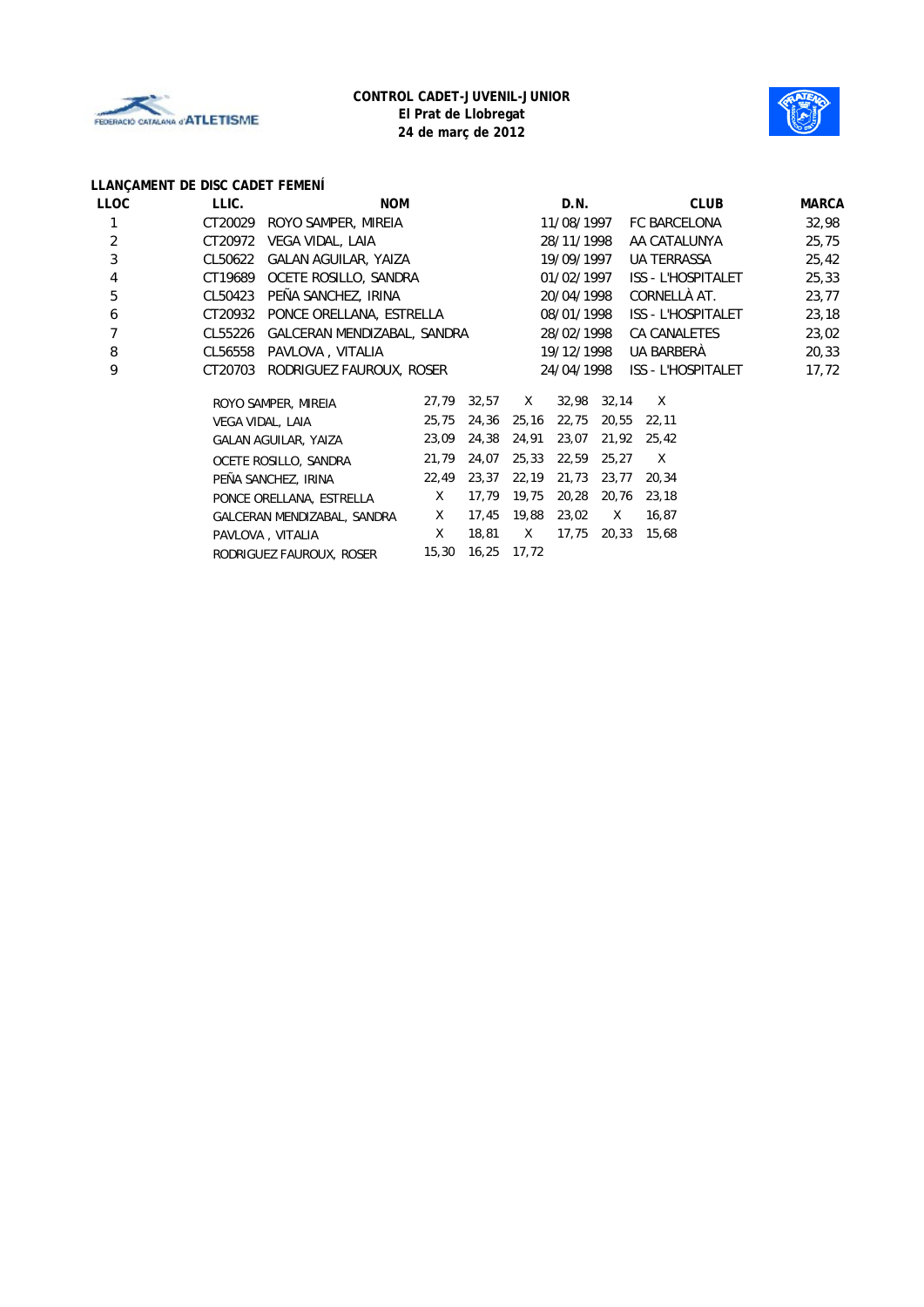



#### **100 METRES LLISOS CADET MASCULÍ**

| 1a. Sèrie               |                |         |                                  |            | Vent: -3,2         |              |
|-------------------------|----------------|---------|----------------------------------|------------|--------------------|--------------|
|                         | LLOC CARRER    | LLIC.   | <b>NOM</b>                       | D.N.       | <b>CLUB</b>        | <b>MARCA</b> |
| $\mathbf{1}$            | 6              | CT20239 | HERRERO SOBRINO, ORIOL           | 09/02/1997 | CA LAIETANIA       | 12,08        |
| $\overline{\mathbf{c}}$ | 4              | CT20957 | VALLE TOLEDO, ALBERT             | 07/02/1997 | ISS - L'HOSPITALET | 12,21        |
| 3                       | 5              | CL62230 | NAVARRO PLADEMUNT, EDUARD        | 24/09/1997 | CA SANT CELONI     | 12,48        |
| $\overline{\mathbf{4}}$ | 3              | CL55426 | BRAVO RUIZ, ORIOL                | 26/06/1997 | UA RUBÍ            | 12,83        |
| 5                       | 1              | CL61564 | GUAL ORTEGA, MIKI                | 09/01/1997 | CA CALELLA         | 12,97        |
| 6                       | 8              | CL50234 | MENDEZ GALVEZ, CARLOS            | 04/04/1997 | UA RUBÍ            | 12,99        |
| 7                       | $\overline{7}$ | CL51555 | PUIG BESA, ALBERT                | 09/02/1997 | CA CALELLA         | 13, 13       |
| 8                       | $\overline{2}$ | CT20879 | RODRIGUEZ LACRUZ, ERIK           | 13/01/1997 | CA NOU BARRIS      | 13,29        |
| 2a. Sèrie               |                |         |                                  |            | Vent: $-3,0$       |              |
|                         | LLOC CARRER    | LLIC.   | <b>NOM</b>                       | D.N.       | <b>CLUB</b>        | <b>MARCA</b> |
| 1                       | 8              | CL64383 | BERENGUER MOLINS, PAU            | 16/05/1997 | PRATENC AA         | 13,66        |
| $\overline{c}$          | 4              | CL50261 | TORRELLA CARBONERO, SAMUEL       | 23/07/1998 | CA LAIETANIA       | 13,70        |
| 3                       | $\overline{2}$ | CL55412 | MALAVE SURRALLES, ANTONI         | 08/03/1998 | UA RUBÍ            | 14,17        |
| $\overline{\mathbf{4}}$ | 3              | CL52889 | HERNANDEZ MARTINEZ, CARLOS       | 22/01/1998 | CA LAIETANIA       | 14,51        |
| 5                       | 5              | CL61088 | ROOD RODAMILANS, MARC            | 29/11/1998 | ua rubí            | 14,72        |
| 6                       | 6              | CL50246 | MERINO SARDAÑES, FERRAN          | 24/09/1998 | UA RUBÍ            | 15,33        |
| $\overline{7}$          | 7              | CL53288 | <b>BAU RAMOS, XAVIER</b>         | 06/10/1998 | UA BARBERÀ         | 15,86        |
| 3a. Sèrie               |                |         |                                  |            | Vent: $-1,5$       |              |
|                         | LLOC CARRER    | LLIC.   | <b>NOM</b>                       | D.N.       | <b>CLUB</b>        | <b>MARCA</b> |
| $\mathbf{1}$            | 4              | CT20238 | MERELO PASCAU, MARC              | 05/03/1997 | CA LAIETANIA       | 12,51        |
| $\overline{c}$          | 5              | CT21215 | PEREZ CHICA, ERIC                | 05/04/1997 | UA RUBÍ            | 12,69        |
| 3                       | 6              | CL53223 | GOMEZ ESCUDERO, IKER             | 11/06/1998 | UA RUBÍ            | 12,75        |
| $\overline{\mathbf{4}}$ | $\, 8$         | CL57855 | MORERA DE FRUTOS, MARC           | 03/06/1998 | UGE BADALONA       | 13,18        |
| 5                       | $\overline{7}$ | CT20973 | PALOMERO DONADEU, ARNAU          | 07/04/1998 | AA CATALUNYA       | 13,47        |
| 6                       | $\overline{2}$ | CL58982 | CANO VEGAS, JONATHAN             | 18/11/1998 | PRATENC AA         | 14,90        |
| 4a. Sèrie               |                |         |                                  |            | Vent: $-3,1$       |              |
|                         | LLOC CARRER    | LLIC.   | <b>NOM</b>                       | D.N.       | <b>CLUB</b>        | <b>MARCA</b> |
| $\mathbf{1}$            | 6              | CT20445 | MARTINEZ MANCHON, FRAN           | 21/07/1997 | CA IGUALADA        | 12,76        |
| $\overline{\mathbf{c}}$ | 5              | CL53460 | LUIS FELTRE, GERARD              | 02/11/1997 | UGE BADALONA       | 12,96        |
| 3                       | 7              | CL58897 | OLLE MAJO, GUILLEM               | 11/09/1997 | UA RUBÍ            | 12,98        |
| $\overline{4}$          | $\overline{2}$ | CL63288 | MARIN PÉREZ, DANIEL              | 23/01/1998 | U COLOMENCA AT.    | 13,90        |
| 5                       | 3              | CL62232 | ROVIRA PORTET, JOEL              | 18/05/1998 | CA SANT CELONI     | 14,36        |
| 6                       | 8              | CL55076 | GOMEZ ESCODA, JAN                | 17/08/1998 | CA LAIETANIA       | 15, 12       |
| $\overline{7}$          | 4              | CL52307 | RUIZ OLMO, YERAY                 | 06/05/1998 | U COLOMENCA AT.    | 15,34        |
| 5a. Sèrie               |                |         |                                  |            | Vent: -2,7         |              |
|                         | LLOC CARRER    | LLIC.   | <b>NOM</b>                       | D.N.       | <b>CLUB</b>        | <b>MARCA</b> |
| $\mathbf{1}$            | 8              | CT20100 | BARRERA, LEANDRO ANIBAL          | 22/05/1997 | JA SABADELL        | 12, 11       |
| $\overline{\mathbf{c}}$ | 6              | CT19684 | LOSCOS ENRIQUEZ, OSCAR           | 28/02/1997 | ISS - L'HOSPITALET | 12,97        |
| 3                       | 4              | CT20654 | BOFILL GARVI, DAVID              | 08/05/1997 | AE MOLINS 2000     | 13,80        |
| 4                       | 2              | CL54120 | VARELA MAJO, MARTI               | 11/05/1998 | CA LAIETANIA       | 14,23        |
| 5                       | 5              | CL59357 | PACHECO ROMERO, MARC             | 08/04/1998 | CA SANT BOI        | 14,60        |
| 6                       | 7              | CL60303 | FABREGAT RIIUS, CESC             | 07/10/1998 | AA CATALUNYA       | 15,24        |
| $\overline{7}$          | 3              |         | CL53225 SANCHEZ CELESTINO, JORDI | 05/08/1998 | UA RUBÍ            | 16,07        |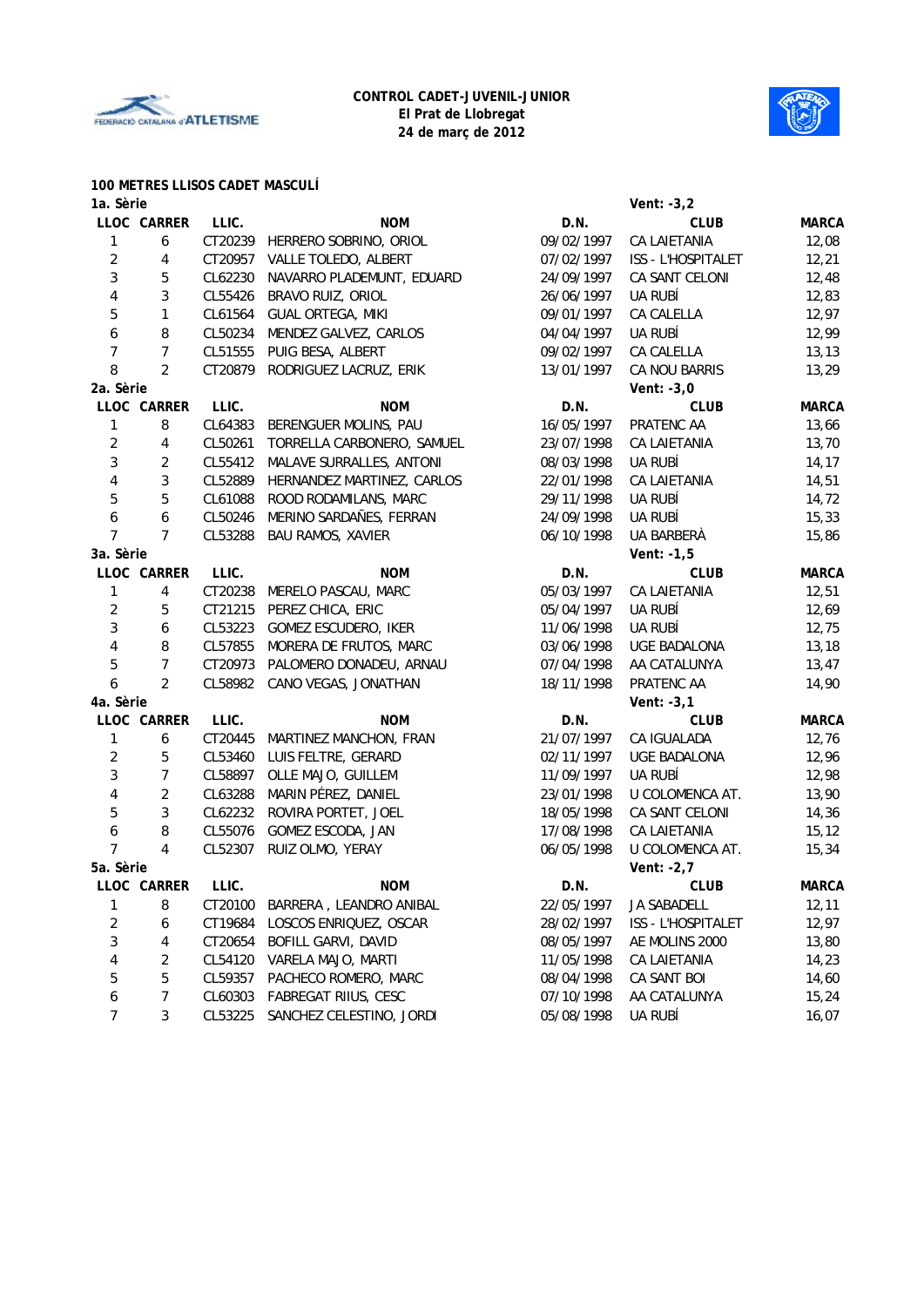



# **1000 METRES LLISOS CADET MASCULÍ**

| 1a. Sèrie               |         |                                       |            |                          |           |
|-------------------------|---------|---------------------------------------|------------|--------------------------|-----------|
| $\mathbf{1}$            |         | CT19636 ROGUERA SANCHEZ, CARLOS       | 22/04/1997 | RIPOLLET UA              | 2,42,02   |
| $\sqrt{2}$              |         | CT20794 EL FADILI, MARWAN             | 22/05/1997 | <b>AVINENT MANRESA</b>   | 2,43,57   |
| 3                       |         | CT20675 SAGNA KEITA, YELY             | 18/10/1998 | JA MONTCADA              | 2,43,89   |
| $\overline{\mathbf{4}}$ |         | CT19826 TORRENTS TEIXIDOR, JORDI      | 25/09/1997 | <b>JA SABADELL</b>       | 2,45,54   |
| $\mathbf 5$             |         | CT21137 RODRIGUEZ COCA, MARC          | 28/08/1998 | U COLOMENCA AT.          | 2,47,56   |
| $\boldsymbol{6}$        | CT20093 | MORENO MASIP, MARC                    | 05/05/1997 | <b>JA SABADELL</b>       | 2,52,21   |
| $\overline{7}$          | CL50817 | MONSECH SOLDEVILA, ARNAU              | 18/11/1997 | <b>GA LLUÏSOS MATARÓ</b> | 2,55,12   |
| $\, 8$                  | CT19639 | GARCIA MARTINEZ, MIQUEL               | 24/09/1997 | RIPOLLET UA              | 2,55,53   |
| 9                       |         | CL52889 HERNANDEZ MARTINEZ, CARLOS    | 22/01/1998 | CA LAIETANIA             | 2,55,92   |
| 10                      |         | CT20676 RIERA CRUZ, JOAN              | 02/04/1998 | JA MONTCADA              | 2,56,36   |
| 11                      | CT20466 | CABANACH MARTI, ALEIX                 | 06/11/1997 | AA CATALUNYA             | 3,00,62   |
| 12                      | CT20244 | BIGORDA SORIANO, POL                  | 01/09/1997 | CE UNIVERSITARI          | 3,02,08   |
| 13                      |         | CL50292 MUÑOZ HERNANDEZ, SERGIO       | 05/08/1997 | <b>GA LLUÏSOS MATARO</b> | 3,02,58   |
| 14                      |         | CL62540 NAVERO SOLA, JORDI            | 07/09/1998 | CA VILADECANS            | 3,05,40   |
| 15                      |         | CT20464 MORENO GONZALEZ, RAUL         | 15/06/1997 | AA CATALUNYA             | 3, 11, 18 |
| 2a. Sèrie               |         |                                       |            |                          |           |
| $\mathbf{1}$            |         | CT21070 GIRONA HERRERO, GERARD        | 06/08/1997 | ISS - L'HOSPITALET       | 3,05,13   |
| $\overline{2}$          |         | CL55412 MALAVE SURRALLES, ANTONI      | 08/03/1998 | UA RUBÍ                  | 3,05,62   |
| $\mathfrak{Z}$          |         | CL56309 MERINO SANTIAGO, MIGUEL ANGEL | 09/08/1997 | PRATENC AA               | 3,06,50   |
| $\overline{\mathbf{4}}$ |         | CT20658 PASCUAL ANGLES, ORIOL         | 09/06/1998 | AE MOLINS 2000           | 3,07,50   |
| $\mathbf 5$             |         | CT21131 KAMAL, KHALID                 | 04/12/1998 | UA BARBERÀ               | 3,07,85   |
| $\boldsymbol{6}$        |         | CT21130 MOLINA QUILES, SERGI          | 29/04/1998 | ISS - L'HOSPITALET       | 3, 11, 36 |
| $\overline{7}$          |         | CL50653 LOPEZ LAO, RUBEN              | 10/02/1998 | <b>UA TERRASSA</b>       | 3, 12, 87 |
| $\, 8$                  |         | CL55800 VACA MUÑOZ, DAVID             | 10/03/1997 | UGE BADALONA             | 3, 13, 41 |
| 9                       | CL57857 | RODRIGUEZ BARRAGAN, ALEX              | 07/11/1997 | UGE BADALONA             | 3, 13, 47 |
| 10                      |         | CL50650 GARRETA PIÑOL, BERNAT         | 14/08/1998 | <b>UA TERRASSA</b>       | 3, 16, 36 |
| 11                      | CL61088 | ROOD RODAMILANS, MARC                 | 29/11/1998 | UA RUBÍ                  | 3,21,29   |
| 12                      |         | CL60775 LAHOZ MIRAS, ALEJANDRO        | 16/02/1997 | CA CANALETES             | 3,21,75   |
| 13                      | CL59973 | BRU PEREZ, MIGUEL                     | 31/07/1998 | UA RUBÍ                  | 3,26,25   |
| 3a. Sèrie               |         |                                       |            |                          |           |
| $\mathbf{1}$            |         | CL57712 PEREZ HIDALGO, ALAN           | 05/03/1997 | PENYA APA ANEM-HI        | 3,00,17   |
| $\overline{2}$          |         | CL61564 GUAL ORTEGA, MIKI             | 09/01/1997 | CA CALELLA               | 3,05,54   |
| $\sqrt{3}$              |         | CL61891 LASCURAIN FELIU, TOMAS        | 21/03/1998 | CA CANALETES             | 3,06,54   |
| $\overline{\mathbf{4}}$ |         | CL59660 SEGARRA NOGUERAS, JOAN        | 09/06/1997 | FC BARCELONA             | 3,09,82   |
| $\sqrt{5}$              |         | CL55947 EL AMRANI, MOHAMED            | 06/02/1998 | PENYA APA ANEM-HI        | 3,14,16   |
| $\boldsymbol{6}$        |         | CT19641 FUSTER MARTINEZ, ARNAU        | 03/12/1997 | RIPOLLET UA              | 3, 15, 87 |
| $\boldsymbol{7}$        |         | CL59810 CAMPS RUSINOL, FERRAN         | 07/11/1997 | AVINENT MANRESA          | 3,18,54   |
| $\, 8$                  |         | CL63898 SANTAOLALLA TRAGANT, JORDI    | 22/07/1997 | PRATENC AA               | 3,18,80   |
| 9                       |         | CL60790 PLANELLES SAMPER, BERNAT      | 15/12/1998 | CA CANALETES             | 3,23,91   |
| 10                      |         | CT19640 FUSTER MARTINEZ, ORIOL        | 03/12/1997 | RIPOLLET UA              | 3,24,33   |
| 11                      |         | CL61956 BADENAS FERNANDEZ, ALBERT     | 15/07/1997 | MARTORELL AC             | 3,48,66   |
|                         |         |                                       |            |                          |           |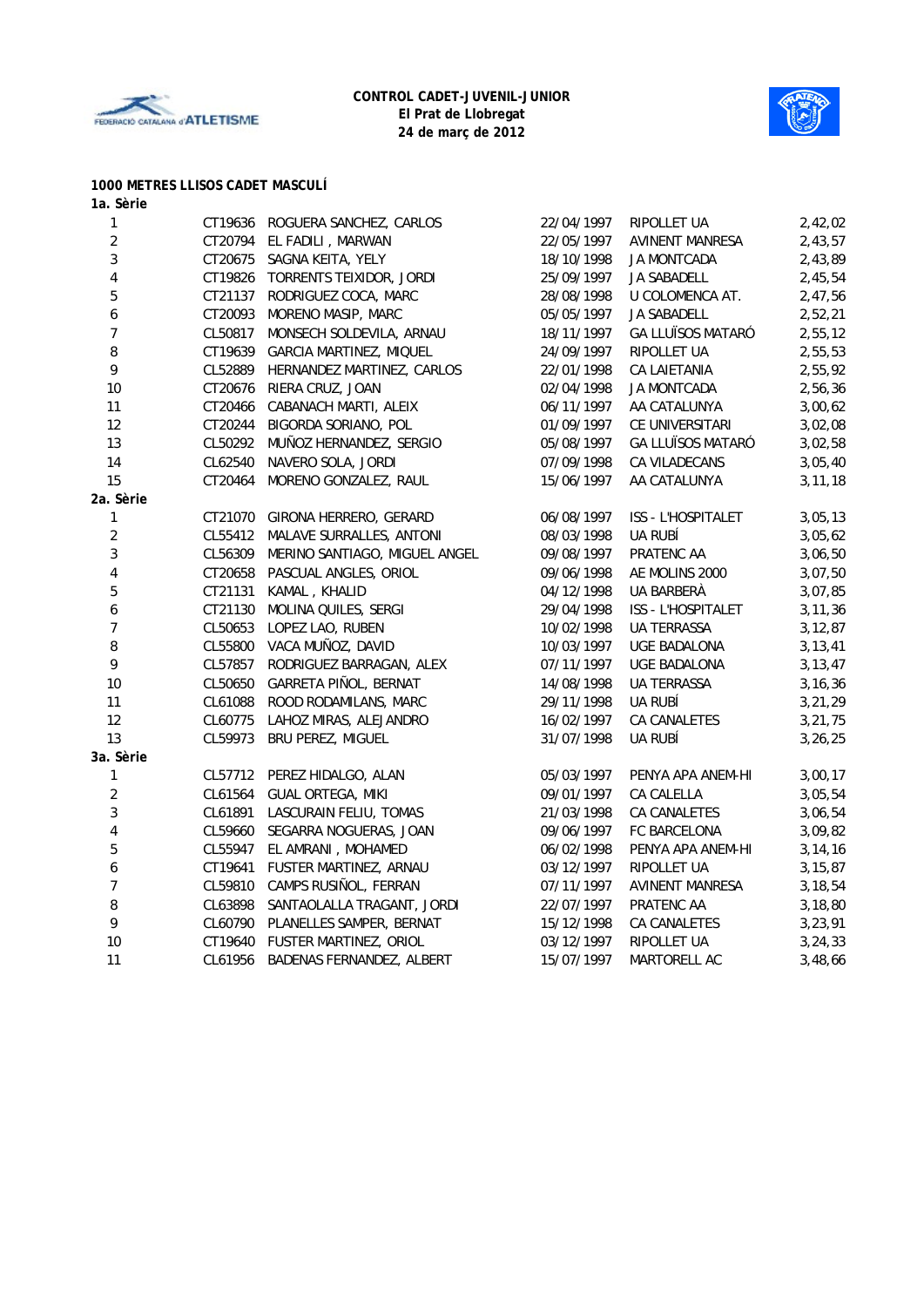



#### **300 METRES TANQUES CADET MASCULÍ**

| 1a. Sèrie  |                |         |                             |            |                           |              |
|------------|----------------|---------|-----------------------------|------------|---------------------------|--------------|
|            | LLOC CARRER    | LLIC.   | <b>NOM</b>                  | D.N.       | <b>CLUB</b>               | <b>MARCA</b> |
| 1          | 4              | CT20445 | MARTINEZ MANCHON, FRAN      | 21/07/1997 | <b>CA IGUALADA</b>        | 42,84        |
| 2          | 7              | CT20123 | PAVLOVS, IGORS              | 18/04/1997 | UA BARBERÀ                | 44,70        |
| $\sqrt{3}$ | 6              | CL55426 | BRAVO RUIZ, ORIOL           | 26/06/1997 | UA RUBÍ                   | 46,88        |
| 4          | 8              | CT21215 | PEREZ CHICA, ERIC           | 05/04/1997 | UA RUBÍ                   | 47,44        |
| 5          | 5              | CT20654 | BOFILL GARVI, DAVID         | 08/05/1997 | AE MOLINS 2000            | 48,44        |
| 6          | 3              | CL50234 | MENDEZ GALVEZ, CARLOS       | 04/04/1997 | UA RUBÍ                   | 49,85        |
| 7          | 2              | CL50246 | MERINO SARDAÑES, FERRAN     | 24/09/1998 | UA RUBÍ                   | 55,66        |
| 8          | 1              | CL53288 | <b>BAU RAMOS, XAVIER</b>    | 06/10/1998 | UA BARBERÀ                | 1,04,30      |
| 2a. Sèrie  |                |         |                             |            |                           |              |
|            | LLOC CARRER    | LLIC.   | <b>NOM</b>                  | D.N.       | <b>CLUB</b>               | <b>MARCA</b> |
| 1          | 6              | CT20225 | URQUIA SANZ, FERRAN         | 15/09/1997 | AA CATALUNYA              | 45,34        |
| 2          | 3              | CL53223 | GOMEZ ESCUDERO, IKER        | 11/06/1998 | UA RUBÍ                   | 46,17        |
| 3          | 4              | CL53460 | LUIS FELTRE, GERARD         | 02/11/1997 | UGE BADALONA              | 46,45        |
| 4          | 2              | CT20973 | PALOMERO DONADEU, ARNAU     | 07/04/1998 | AA CATALUNYA              | 47,42        |
| 5          | 5              | CT20879 | RODRIGUEZ LACRUZ, ERIK      | 13/01/1997 | CA NOU BARRIS             | 49,72        |
| 6          | 8              | CL52887 | CHIVA MATZ, EDUARD          | 11/09/1997 | CA LAIETANIA              | 50,56        |
| 7          | 7              | CL53465 | JUAREZ CESAR, MARC          | 15/05/1998 | <b>UGE BADALONA</b>       | 51,85        |
| 8          | 1              | CL57855 | MORERA DE FRUTOS, MARC      | 03/06/1998 | <b>UGE BADALONA</b>       | 53,23        |
| 3a. Sèrie  |                |         |                             |            |                           |              |
|            | LLOC CARRER    | LLIC.   | <b>NOM</b>                  | D.N.       | <b>CLUB</b>               | <b>MARCA</b> |
| 1          | 7              | CT19684 | LOSCOS ENRIQUEZ, OSCAR      | 28/02/1997 | ISS - L'HOSPITALET        | 44,58        |
| $\sqrt{2}$ | 6              | CT20957 | VALLE TOLEDO, ALBERT        | 07/02/1997 | <b>ISS - L'HOSPITALET</b> | 45,25        |
| 3          | 4              | CL51555 | PUIG BESA, ALBERT           | 09/02/1997 | <b>CA CALELLA</b>         | 45,52        |
| 4          | 5              | CL62230 | NAVARRO PLADEMUNT, EDUARD   | 24/09/1997 | CA SANT CELONI            | 46,88        |
| 5          | $\overline{2}$ | CL54661 | LORENTE UNION, JAVIER       | 28/09/1998 | PRATENC AA                | 53,91        |
| 6          | 8              | CL60303 | <b>FABREGAT RIIUS, CESC</b> | 07/10/1998 | AA CATALUNYA              | 57,24        |
| 7          | 3              | CL61128 | <b>VIARNES BLANCH, POL</b>  | 14/04/1998 | CA SANT CELONI            | 1,00,16      |
|            |                |         |                             |            |                           |              |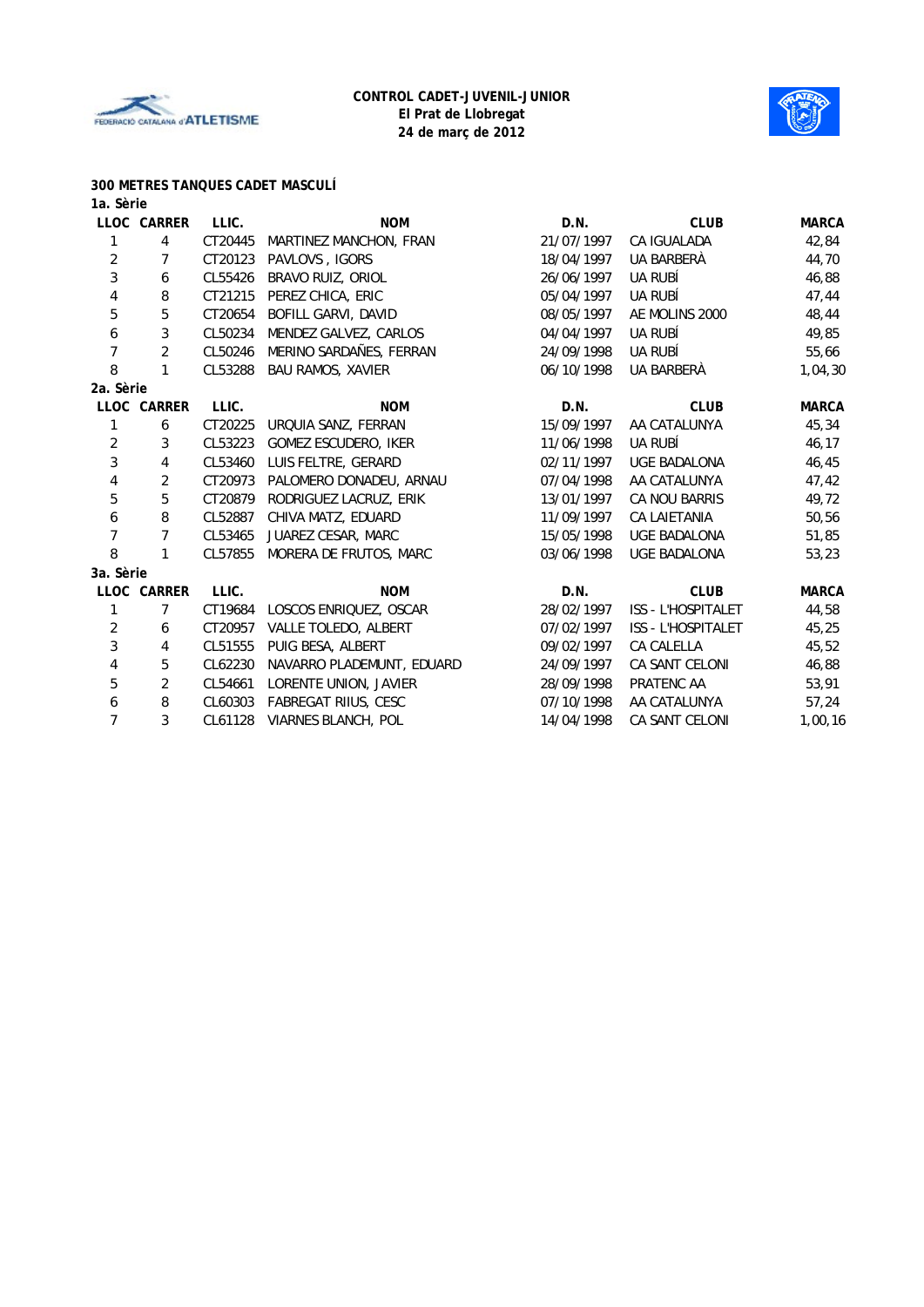



# **SALT D'ALÇADA CADET MASCULÍ**

| LLOC | LLIC.   | <b>NOM</b>                  | D.N.       | <b>CLUB</b>         | <b>MARCA</b> |
|------|---------|-----------------------------|------------|---------------------|--------------|
|      | CT20238 | MERELO PASCAU, MARC         | 05/03/1997 | CA LAIETANIA        | 1,76         |
| 2    | CT21215 | PEREZ CHICA, ERIC           | 05/04/1997 | UA RUBÍ             | 1,62         |
| 3    | CT20879 | RODRIGUEZ LACRUZ, ERIK      | 13/01/1997 | CA NOU BARRIS       | 1,59         |
| 4    | CT20225 | URQUIA SANZ, FERRAN         | 15/09/1997 | AA CATALUNYA        | 1,55         |
| 5    | CT20644 | ANGOSTO JOSE, ENRIC         | 18/02/1997 | UA BARBERÀ          | 1,55         |
| 6    | CL53223 | <b>GOMEZ ESCUDERO, IKER</b> | 11/06/1998 | UA RUBÍ             | 1,50         |
| 6    | CL57855 | MORERA DE FRUTOS, MARC      | 03/06/1998 | <b>UGE BADALONA</b> | 1,50         |
| 8    | CL54660 | LORENTE UNION, DANIEL       | 28/09/1998 | PRATENC AA          | 1,45         |
| 9    | CT20654 | BOFILL GARVI, DAVID         | 08/05/1997 | AE MOLINS 2000      | 1,45         |
| 10   | CL64383 | BERENGUER MOLINS, PAU       | 16/05/1997 | PRATENC AA          | 1,40         |
| 11   | CT20973 | PALOMERO DONADEU, ARNAU     | 07/04/1998 | AA CATALUNYA        | 1,40         |
| 12   | CL63288 | MARIN PÉREZ, DANIEL         | 23/01/1998 | U COLOMENCA AT.     | 1,40         |
|      | CL52887 | CHIVA MATZ, EDUARD          | 11/09/1997 | <b>CA LAIETANIA</b> | <b>NULS</b>  |
|      | CL53465 | JUAREZ CESAR, MARC          | 15/05/1998 | <b>UGE BADALONA</b> | <b>NULS</b>  |
|      | CL55780 | ANGUITA RUIZ, VICTOR        | 17/10/1998 | UGE BADALONA        | <b>NULS</b>  |
|      |         |                             |            |                     |              |

|                         |            |            |                          |            | 1,40 1,45 1,50 1,55 1,59 1,62 1,65 1,71 |            |            |   | 1,76 | 1,81       |
|-------------------------|------------|------------|--------------------------|------------|-----------------------------------------|------------|------------|---|------|------------|
| MERELO PASCAU, MARC     |            |            |                          | 0          | O                                       |            | O          | O | XXO  | <b>XXX</b> |
| PEREZ CHICA, ERIC       | $\Omega$   | O          | $\Omega$                 | O          | O                                       | XXO        | <b>XXX</b> |   |      |            |
| RODRIGUEZ LACRUZ, ERIK  | XXO        | $\Omega$   | XO                       | $\Omega$   | $\Omega$                                | <b>XXX</b> |            |   |      |            |
| URQUIA SANZ, FERRAN     | Ξ.         | O          | $\overline{\phantom{a}}$ | XO         | $\overline{a}$                          | <b>XXX</b> |            |   |      |            |
| ANGOSTO JOSE, ENRIC     | O          | O          | XO                       | XO         | <b>XXX</b>                              |            |            |   |      |            |
| GOMEZ ESCUDERO, IKER    | XO         | O          | XO                       | <b>XXX</b> |                                         |            |            |   |      |            |
| MORERA DE FRUTOS, MARC  | O          | XO         | XO.                      | <b>XXX</b> |                                         |            |            |   |      |            |
| LORENTE UNION, DANIEL   | O          | O          | <b>XXX</b>               |            |                                         |            |            |   |      |            |
| BOFILL GARVI, DAVID     | $\Omega$   | XXO        | <b>XXX</b>               |            |                                         |            |            |   |      |            |
| BERENGUER MOLINS, PAU   | $\Omega$   | <b>XXX</b> |                          |            |                                         |            |            |   |      |            |
| PALOMERO DONADEU, ARNAU | XO         | <b>XXX</b> |                          |            |                                         |            |            |   |      |            |
| MARIN PÉREZ, DANIEL     | XO         | <b>XXX</b> |                          |            |                                         |            |            |   |      |            |
| CHIVA MATZ, EDUARD      | <b>XXX</b> |            |                          |            |                                         |            |            |   |      |            |
| JUAREZ CESAR, MARC      | <b>XXX</b> |            |                          |            |                                         |            |            |   |      |            |
| ANGUITA RUIZ, VICTOR    | <b>XXX</b> |            |                          |            |                                         |            |            |   |      |            |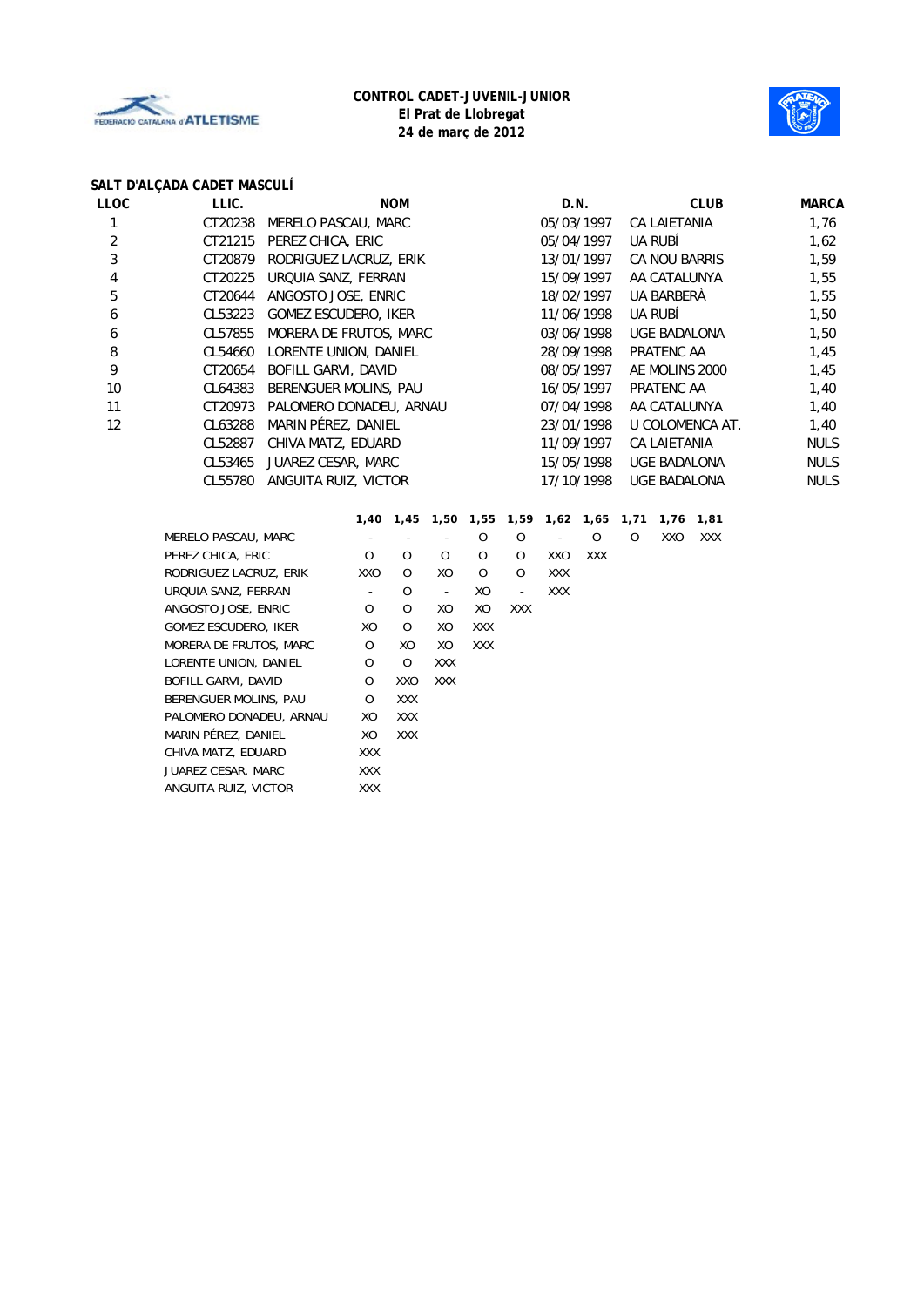



# **LLANÇAMENT DE PES CADET MASCULÍ**

| LLOC | LLIC.   | <b>NOM</b>                    | D.N.        | <b>CLUB</b>           | <b>MARCA</b> |
|------|---------|-------------------------------|-------------|-----------------------|--------------|
|      | CT20439 | BERTRAN MARTI, FRANCESC ADRIA | 10/01/1997  | CA IGUALADA           | 13,01        |
| 2    | CT20238 | MERELO PASCAU, MARC           | 05/03/1997  | CA LAIETANIA          | 12,51        |
| 3    | CT20280 | BENRHIMOU, KHALID             | 05/03/1997  | CA CANOVELLES         | 11,24        |
| 4    | CT20239 | HERRERO SOBRINO, ORIOL        | 09/02/1997  | CA LAIETANIA          | 10,58        |
| 5    | CL57834 | <b>FARRES CASERAS, MARTI</b>  | 05/09/1997  | CA IGUALADA           | 10,38        |
| 6    | CT20123 | PAVLOVS, IGORS                | 18/04/1997  | UA BARBERÀ            | 10, 16       |
|      | CL51555 | PUIG BESA, ALBERT             | 09/02/1997  | CA CALELLA            | 9,95         |
| 8    | CT20445 | MARTINEZ MANCHON, FRAN        | 21/07/1997  | CA IGUALADA           | 9,19         |
| 9    | CT20879 | RODRIGUEZ LACRUZ, ERIK        | 13/01/1997  | CA NOU BARRIS         | 9,04         |
| 10   | CL61657 | MUZAS PEREZ, VICTOR           | 24/10/1998  | <b>UGE BADALONA</b>   | 9,03         |
| 11   | CL62232 | ROVIRA PORTET, JOEL           | 18/05/1998  | <b>CA SANT CELONI</b> | 8,35         |
| 12   | CL50234 | MENDEZ GALVEZ, CARLOS         | 04/04/1997  | UA RUBÍ               | 8,07         |
| 13   | CL52887 | CHIVA MATZ, EDUARD            | 11/09/1997  | CA LAIETANIA          | 8,06         |
| 14   | CL53225 | SANCHEZ CELESTINO, JORDI      | 05/08/1998  | UA RUBÍ               | 7,61         |
| 15   | CL58897 | OLLE MAJO, GUILLEM            | 11/09/1997  | UA RUBÍ               | 7,35         |
| 16   | CL52307 | RUIZ OLMO, YERAY              | 06/05/1998  | U COLOMENCA AT.       | 7,01         |
| 17   | CL54120 | VARELA MAJO, MARTI            | 11/05/1998  | CA LAIETANIA          | 6,91         |
| 18   | CL58985 | DEL VALLE CANTERO, OSCAR      | 07/08/1997  | PRATENC AA            | 6,27         |
| 19   | CL60303 | FABREGAT RIIUS, CESC          | 07/10/1998  | AA CATALUNYA          | 5,56         |
|      |         | $\overline{2}$                | 3<br>5<br>4 | 6                     |              |
|      |         |                               |             |                       |              |

| BERTRAN MARTI, FRANCESC ADRIA | 12,27  | Χ      | 12,50 | 12,42 | 11,73  | 13,01 |
|-------------------------------|--------|--------|-------|-------|--------|-------|
| MERELO PASCAU, MARC           | 11,72  | 11,84  | 12,51 | 11,69 | 12,02  | 12,24 |
| BENRHIMOU, KHALID             | 11,00  | 10, 12 | 10,22 | 10,62 | 10,32  | 11,24 |
| HERRERO SOBRINO, ORIOL        | 10,58  | 9,83   | 9,44  | X.    | 10,29  | 9,60  |
| <b>FARRES CASERAS, MARTI</b>  | 9,57   | 9,38   | 10,38 | 9,04  | 10, 12 | 8,77  |
| PAVLOVS, IGORS                | 10, 16 | 9,29   | 9,36  | X.    | X      | 8,81  |
| PUIG BESA, ALBERT             | 9,33   | 9,71   | 9,61  | 9,95  | 9,66   | 9,86  |
| MARTINEZ MANCHON, FRAN        | 8,71   | 8,03   | 9,19  | 9,18  | 8,88   | 9,16  |
| RODRIGUEZ LACRUZ, ERIK        | 9,04   | 8,80   | 8,60  |       |        |       |
| MUZAS PEREZ, VICTOR           | 8,52   | 8,89   | 9,03  |       |        |       |
| ROVIRA PORTET, JOEL           | 8,35   | 7,77   | 8,30  |       |        |       |
| MENDEZ GALVEZ, CARLOS         | 8,07   | 7,78   | 7,53  |       |        |       |
| CHIVA MATZ, EDUARD            | Χ      | 6,78   | 8,06  |       |        |       |
| SANCHEZ CELESTINO, JORDI      | 7,49   | 7,33   | 7,61  |       |        |       |
| OLLE MAJO, GUILLEM            | 6,90   | 7,35   | 7,16  |       |        |       |
| RUIZ OLMO, YERAY              | 6,16   | 7,01   | 6,94  |       |        |       |
| VARELA MAJO, MARTI            | 6,51   | 6,91   | 6,84  |       |        |       |
| DEL VALLE CANTERO, OSCAR      | 6,27   | 5,76   | 5,79  |       |        |       |
| <b>FABREGAT RIIUS, CESC</b>   | 5,13   | 5,56   | 5,43  |       |        |       |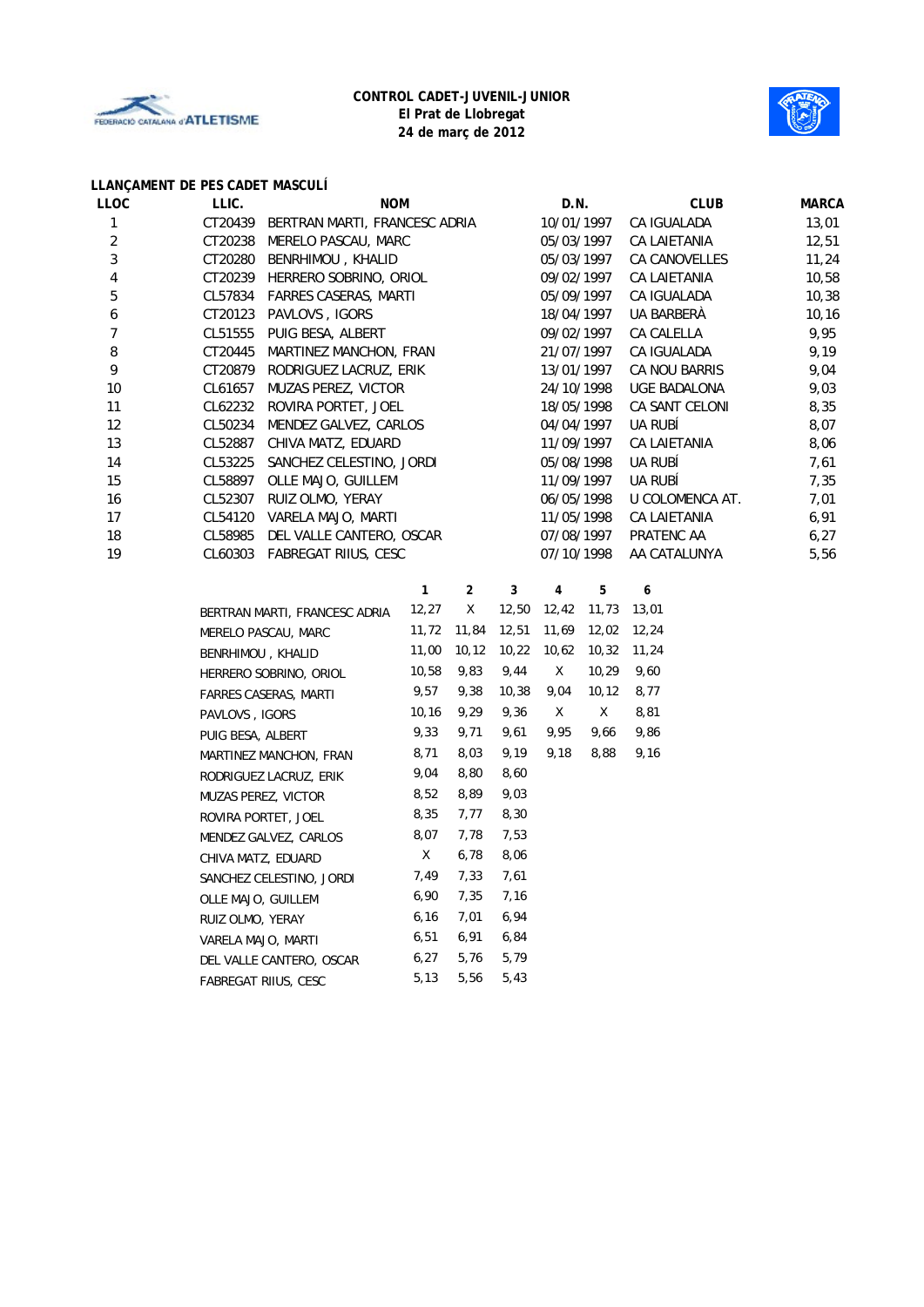



| 1a. Sèrie               |                         |         | 400 METRES LLISOS JUNIOR-JUVENIL FEMENI  |            |                        |              |
|-------------------------|-------------------------|---------|------------------------------------------|------------|------------------------|--------------|
|                         | LLOC CARRER             | LLIC.   | <b>NOM</b>                               | D.N.       | <b>CLUB</b>            | <b>MARCA</b> |
| 1                       | 6                       | CL19957 | MEDINA ALLUE, NOELIA                     | 23/07/1995 | U COLOMENCA AT.        | 1,04,97      |
| $\overline{2}$          | $\overline{7}$          | CL20736 | OLTRA NINOU, JUDIT                       | 18/07/1996 | CA MOLLET              | 1,09,46      |
| 3                       | 5                       | CL20988 | MATTAOUI OUALIT, KAOUTHAR                | 16/11/1996 | <b>CA CANALETES</b>    | 1,10,48      |
| 4                       | 4                       | CL20570 | MORENO RUIZ, NEREA                       | 21/10/1996 | CA CANOVELLES          | 1,10,62      |
| 5                       | $\overline{2}$          | CL20519 | SOLORZANO VIVES, PATRICIA                | 08/11/1996 | PRATENC AA             | 1,13,55      |
| 6                       | 3                       | CL20989 | <b>BOUADID, HANANE</b>                   | 01/03/1996 | <b>CA CANALETES</b>    | 1,16,28      |
| 2a. Sèrie               |                         |         |                                          |            |                        |              |
|                         | LLOC CARRER             | LLIC.   | <b>NOM</b>                               | D.N.       | <b>CLUB</b>            | <b>MARCA</b> |
| 1                       | 4                       | CT20623 | LOPEZ PLANA, HELENA                      | 06/10/1996 | CA OLOT-TERRA VOLCANS  | 1,06,18      |
| $\overline{2}$          | 5                       | CT19897 | MARTIN FRANCES, JASMINA                  | 18/11/1996 | <b>RIPOLLET UA</b>     | 1,06,97      |
| 3                       | $\overline{2}$          | CL19607 | SORIANO LOPEZ COBO, NURIA                | 19/08/1996 | AA CATALUNYA           | 1,08,42      |
| $\overline{\mathbf{4}}$ | 6                       | CL20679 | HERNANDEZ CRUANYES, CLAUDIA              | 19/05/1996 | CA CALELLA             | 1,11,62      |
| 5                       | 3                       | CT20510 | CAMPOS GARCIA, M. LOURDES                | 26/07/1996 | CA MONTORNÈS           | 1,25,77      |
|                         |                         |         | 3000 METRES LLISOS JUNIOR-JUVENIL FEMENÍ |            |                        |              |
| <b>LLOC</b>             |                         | LLIC.   | <b>NOM</b>                               | D.N.       | <b>CLUB</b>            | <b>MARCA</b> |
| 1                       |                         | CL20562 | VILLANUEVA ROMERO, ELENA                 | 23/04/1996 | CA GAVÀ                | 12,23,54     |
| $\overline{c}$          |                         | CL20111 | CASTILLEJO GONZALEZ, MARTA               | 29/03/1995 | INDEPENDENT            | 12,29,29     |
| 3                       |                         |         | CT20509 ZARCO ALVAREZ, ESTEFANIA         | 29/01/1996 | CA MONTORNÈS           | 12,35,94     |
| 4                       |                         | CL20524 | ALVARADO FRANCO, JOCELYN ISABEL          | 23/09/1996 | PRATENC AA             | 13,01,45     |
| 5                       |                         | CL20826 | MIRANDA NAVARRO, MARIA                   | 20/06/1996 | <b>UA TERRASSA</b>     | 13,07,61     |
|                         |                         |         | 100 METRES TANQUES JUVENIL FEMENÍ        |            |                        |              |
| 1a. Sèrie               |                         |         |                                          |            | VENT: $-2,0$           |              |
|                         | LLOC CARRER             | LLIC.   | <b>NOM</b>                               | D.N.       | <b>CLUB</b>            | <b>MARCA</b> |
| $\mathbf{1}$            | 5                       | CT19182 | SOWE, JANKEY                             | 26/01/1996 | CA LAIETANIA           | 16, 39       |
| $\overline{2}$          | 6                       | CT20299 | CEJUDO ABRIL, MARIA                      | 23/10/1996 | <b>CA LAIETANIA</b>    | 17,29        |
| 3                       | $\overline{2}$          | CT19599 | PERRAMON MASCARO, MARIA                  | 04/12/1995 | <b>AVINENT MANRESA</b> | 18,32        |
| 4                       | 3                       | CT19921 | LOPEZ LOPEZ, PAULA                       | 06/09/1996 | UA BARBERÀ             | 19,64        |
| 5                       | $\overline{\mathbf{4}}$ | CL20559 | CARO FAURE, CELIA                        | 10/09/1996 | U COLOMENCA AT.        | 19.73        |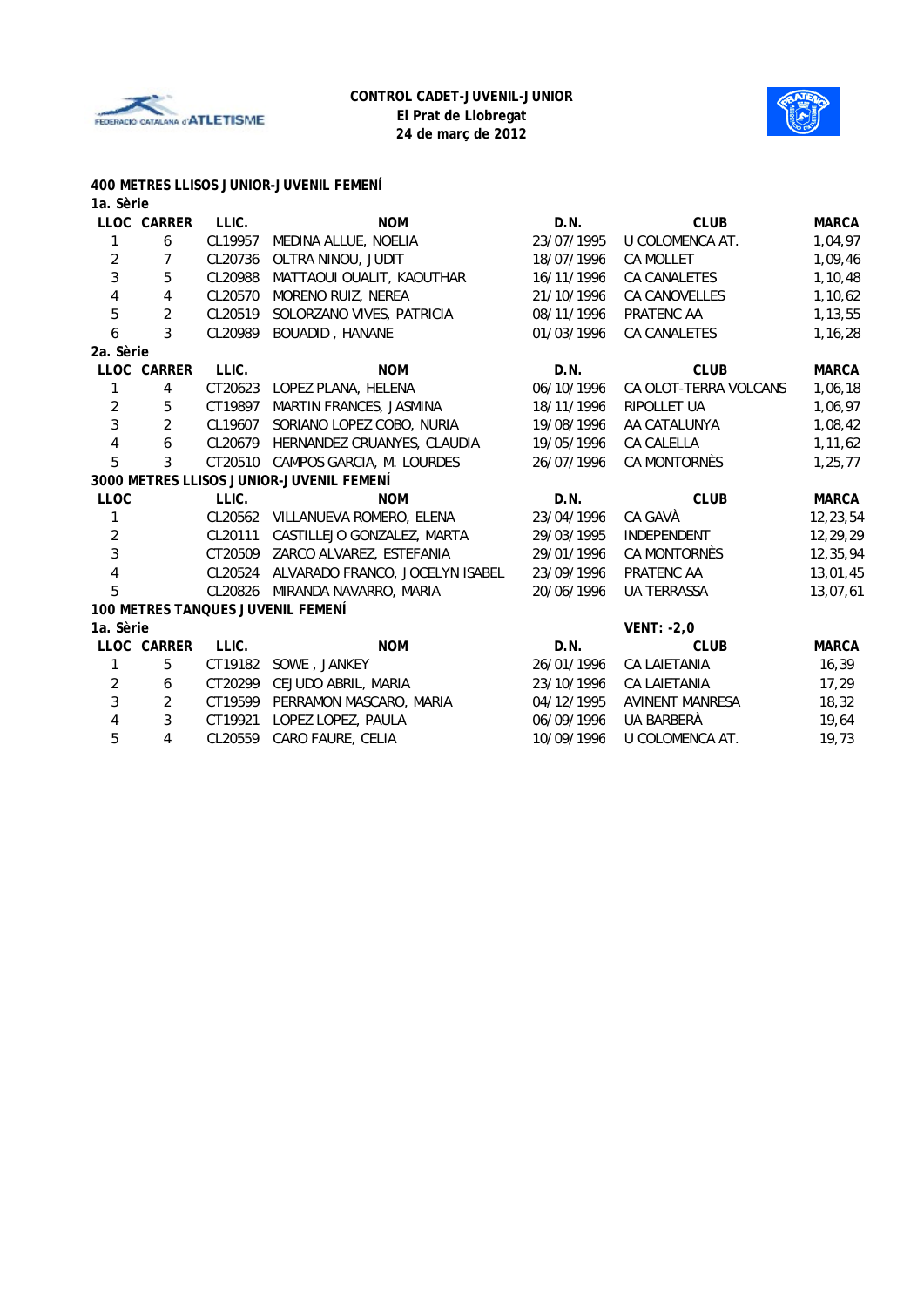



#### **SALT DE LLARGADA JUVENIL-JUNIOR FEMENÍ**

| LLOC | LLIC. | <b>NOM</b>                        | D.N.       | <b>CLUB</b>        | <b>MARCA</b> |
|------|-------|-----------------------------------|------------|--------------------|--------------|
|      |       | CT19921 LOPEZ LOPEZ, PAULA        | 06/09/1996 | UA BARBERÀ         | 4.93         |
| 2    |       | CL18829 GAS NADAL, SARA KANCHAN   | 02/09/1996 | AA CATALUNYA       | 4,91         |
| 3    |       | CL20563 GALLEGO ARAGON, INMA      | 31/01/1996 | CA GAVÀ            | 4.86         |
| 4    |       | CT18827 MATAS MESTRES, LAURA      | 06/05/1996 | AA CATALUNYA       | 4,70         |
| 5    |       | CT19925 BALLESTA GARCIA, MARIA    | 08/01/1995 | UA BARBERÀ         | 4.49         |
| 6    |       | CT20993 JUAN GARCIA-MILA, CELIA   | 10/10/1996 | ISS - L'HOSPITALET | 4.03         |
|      |       | CL20519 SOLORZANO VIVES, PATRICIA | 08/11/1996 | PRATENC AA         | <b>NULS</b>  |
|      |       |                                   |            |                    |              |

|                             | 1    | $\overline{2}$ | 3    | 4    | 5    | 6       |
|-----------------------------|------|----------------|------|------|------|---------|
| BALLESTA GARCIA, MARIA      | X    | 4,08           | 4,31 | 4,19 | 4,20 | 4,49    |
|                             | 1, 3 | 0,5            | 1,0  | 0,0  | 0,0  | 0, 3    |
| LOPEZ LOPEZ, PAULA          | X    | X              | X    | 4,86 | 4,93 | 4,91    |
|                             | 0, 5 | 1,6            | 1,1  | 0, 3 | 0,0  | 0,0     |
| GAS NADAL, SARA KANCHAN     | 4,69 | 4,91           | X    | 4,65 | 4,83 | 4,70    |
|                             | 1, 7 | $-0,2$         | 0,4  | 0,0  | 0,0  | $-0, 1$ |
| <b>GALLEGO ARAGON, INMA</b> | 4,40 | 4,58           | 4,49 | 4,72 | 4,79 | 4,86    |
|                             | 0,5  | 0, 9           | 1, 1 | 0,0  | 0,0  | $-0, 4$ |
| MATAS MESTRES, LAURA        | 4,38 | 4,52           | 4,56 | 4,47 | 4,04 | 4,70    |
|                             | 1,6  | 0,2            | 0,6  | 0,0  | 0,0  | 0, 1    |
| JUAN GARCIA-MILA, CELIA     | 3,32 | 3.84           | 4,00 | 3.99 | 4,03 | 4,02    |
|                             | 0,4  | 1,2            | 0,5  | 0, 3 | 0,0  | 0,0     |
| SOLORZANO VIVES, PATRICIA   | X    | X              | X    | X    | X    | X       |
|                             | 0,7  | 0,8            | 1, 1 | 0, 5 | 0,0  | 0,0     |

#### **SALT AMB PERXA JUVENIL-JUNIOR FEMENÍ**

| <b>LLOC</b>             | LLIC.              | <b>NOM</b>                            |                                    |                |       | D.N.                  |       | <b>CLUB</b>        |             | <b>MARCA</b> |  |
|-------------------------|--------------------|---------------------------------------|------------------------------------|----------------|-------|-----------------------|-------|--------------------|-------------|--------------|--|
| 1                       | CT18832            | CHERTA JORDA, ALEXANDRA               |                                    |                |       | 09/04/1996            |       | AA CATALUNYA       |             | 2,80         |  |
|                         | CT18634            | DEIROS FERNANDEZ, IRIA                |                                    |                |       | 08/01/1994            |       | PRATENC AA         |             | <b>NULS</b>  |  |
|                         |                    |                                       | 1,90 2,10 2,30 2,50 2,65 2,80 2,90 |                |       |                       |       |                    |             |              |  |
|                         |                    | CHERTA JORDA, ALEXANDRA               |                                    |                |       |                       | XXO   | XXX                |             |              |  |
|                         |                    | DEIROS FERNANDEZ, IRIA                |                                    | XXX            |       |                       |       |                    |             |              |  |
|                         |                    | LLANCAMENT DE JAVELINA JUVENIL FEMENÍ |                                    |                |       |                       |       |                    |             |              |  |
| <b>LLOC</b>             | LLIC.              |                                       | <b>NOM</b>                         |                |       | D.N.                  |       |                    | <b>CLUB</b> | <b>MARCA</b> |  |
| 1                       | CT19582            | COQUIS LOSSIO, KATIA                  |                                    |                |       | 29/01/1996            |       | MUNTANYENC S.CUGAT |             | 41,54        |  |
| $\sqrt{2}$              | CL20685            | PUJAL VILA, LAURA                     |                                    |                |       | 06/05/1996            |       | CA CALELLA         |             | 22,02        |  |
| 3                       | CL20563            |                                       | GALLEGO ARAGON, INMA               |                |       | 31/01/1996<br>CA GAVÀ |       |                    |             | 20,56        |  |
| $\overline{\mathbf{4}}$ | CL20518            | SOLORZANO VIVES, ALBA                 |                                    |                |       | 08/11/1996            |       | PRATENC AA         |             | 20,21        |  |
| 5                       | CT19921            | LOPEZ LOPEZ, PAULA                    |                                    |                |       | 06/09/1996            |       | UA BARBERÀ         |             | 16,65        |  |
|                         |                    |                                       |                                    |                |       |                       |       |                    |             |              |  |
|                         |                    |                                       | 1                                  | $\overline{2}$ | 3     | 4                     | 5     | 6                  |             |              |  |
|                         |                    | COQUIS LOSSIO, KATIA                  | 36,48                              | 37,18          | 39,21 | 41,54                 | 37,49 | 38,96              |             |              |  |
|                         | PUJAL VILA, LAURA  |                                       | 22,02                              | 19,68          | 20,31 | 21,21                 | 21,69 | 19,19              |             |              |  |
|                         |                    | GALLEGO ARAGON, INMA                  |                                    | 18,74<br>19,34 | 19,25 | 16,70                 | 20,56 | 20.26              |             |              |  |
|                         |                    | SOLORZANO VIVES, ALBA                 | 17,34                              | 16,00          | 20,21 | 17,99                 | 16,50 | 18,32              |             |              |  |
|                         | LOPEZ LOPEZ, PAULA |                                       | X                                  | 15,89          |       | 16,65 15,83 14,26     |       | X                  |             |              |  |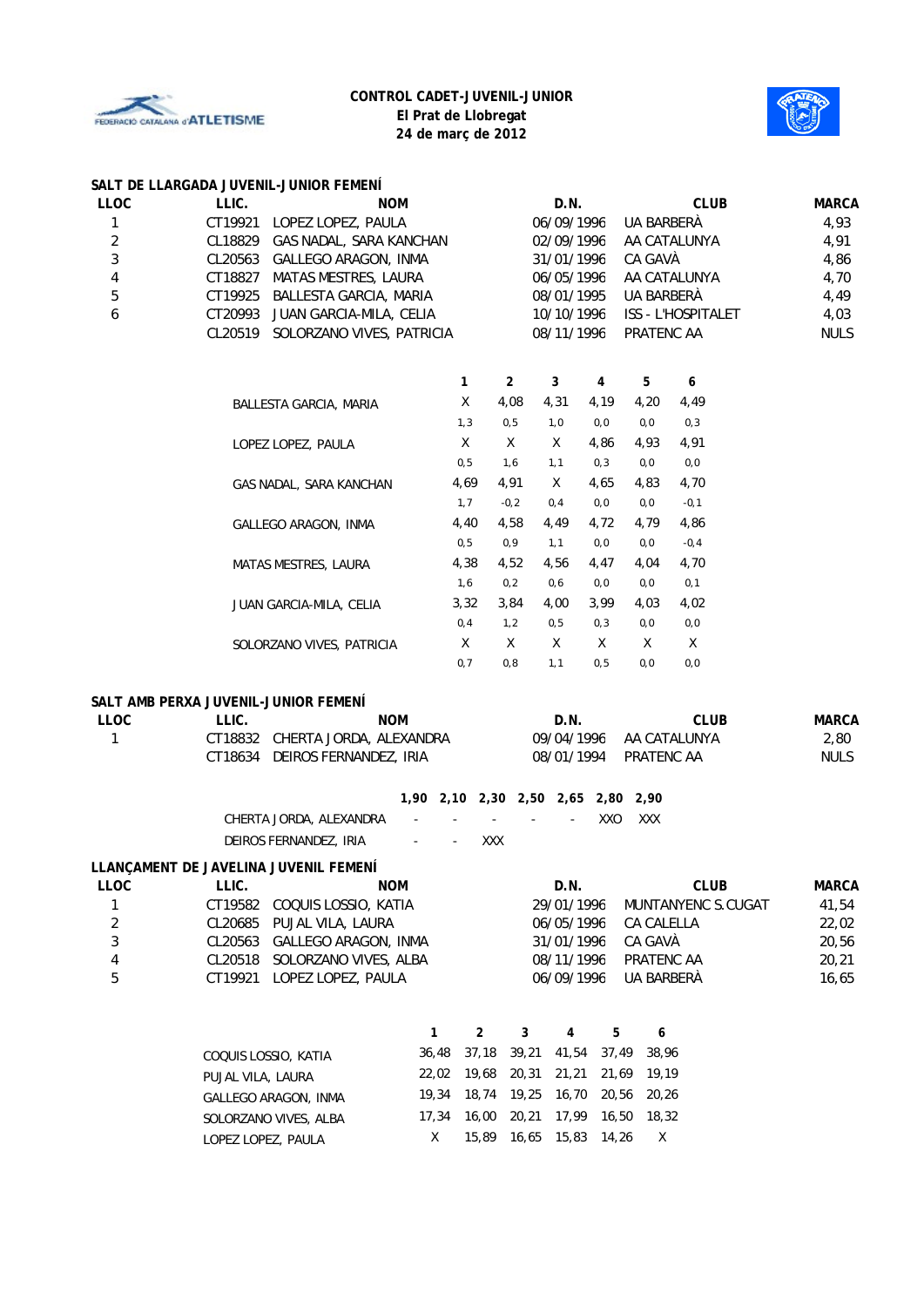



# **400 METRES LLISOS JUNIOR-JUVENIL MASCULÍ**

| 1a. Sèrie      |                |         |                                           |            |                          |              |
|----------------|----------------|---------|-------------------------------------------|------------|--------------------------|--------------|
|                | LLOC CARRER    | LLIC.   | <b>NOM</b>                                | D.N.       | <b>CLUB</b>              | <b>MARCA</b> |
| 1              | 1              | CT19638 | GARCIA MARTINEZ, FERRAN XAVIER            | 16/08/1995 | RIPOLLET UA              | 52,68        |
| $\sqrt{2}$     | 6              | CL21204 | CEJUDO ALBA, RAUL                         | 22/03/1993 | PRATENC AA               | 53,94        |
| 3              | 7              | CT20321 | ROVIRA CRESPO, ALBERT                     | 04/05/1996 | CA IGUALADA              | 54,26        |
| 4              | 5              | CL19869 | ROJAS COSTA, MIQUEL                       | 25/12/1995 | CA CASTELLAR             | 54,58        |
| 5              | $\overline{2}$ | CT17897 | SISQUELLA ANDRES, JOAN                    | 19/12/1995 | ISS - L'HOSPITALET       | 55,47        |
| 6              | 4              | CT19922 | RIVERO GARCIA, DANIEL                     | 12/04/1996 | UA BARBERÀ               | 56,05        |
| 7              | 3              | CL19698 | RECIO HOMS, RICARD                        | 31/05/1995 | CA CANOVELLES            | 56,09        |
| 8              | 8              | CL20816 | BURRULL CAPDEVILA, ALBERT                 | 30/11/1996 | CE UNIVERSITARI          | 56,36        |
| 2a. Sèrie      |                |         |                                           |            |                          |              |
|                | LLOC CARRER    | LLIC.   | <b>NOM</b>                                | D.N.       | <b>CLUB</b>              | <b>MARCA</b> |
| 1              | 6              | CT19266 | MIRAPEIX BARCELO, FERRAN                  | 04/03/1996 | <b>UGE BADALONA</b>      | 52,22        |
| $\overline{2}$ | $\overline{7}$ | CT20268 | EGEA RIERA, MANEL                         | 28/01/1996 | CA CANOVELLES            | 54,30        |
| 3              | 5              | CL20607 | CHUAN LLEONART, GABRIEL                   | 03/11/1996 | <b>GA LLUÏSOS MATARÓ</b> | 55,63        |
| 4              | $\overline{c}$ | CT19777 | ESAPA MACHONGOLE, VICTOR                  | 23/03/1996 | <b>JA MONTCADA</b>       | 56,06        |
| 5              | 8              | CL20855 | FERNANDEZ SOSA, MARIO                     | 19/04/1996 | CA CANALETES             | 58,06        |
| 6              | 1              | CT20818 | FUTAGAWA, KOSHIRO                         | 20/05/1995 | MARTORELL AC             | 1,00,24      |
| $\overline{7}$ | 3              | CL21118 | SANCHEZ SANCHEZ, GUILLEM                  | 09/04/1996 | CA SANT CELONI           | 1,02,39      |
| 3a. Sèrie      |                |         |                                           |            |                          |              |
|                | LLOC CARRER    | LLIC.   | <b>NOM</b>                                | D.N.       | <b>CLUB</b>              | <b>MARCA</b> |
| 1              | 5              | CL20585 | MUÑOZ ROMERO, PABLO                       | 22/08/1996 | UA RUBÍ                  | 56,80        |
| $\overline{2}$ | 1              | CL19643 | FERNANDEZ ARANDA, CARLOS                  | 26/11/1995 | CA VILADECANS            | 58,52        |
| 3              | 3              | CL20834 | PEREZ ALGARRA, OSCAR                      | 29/07/1996 | <b>UA TERRASSA</b>       | 59,21        |
| 4              | $\overline{7}$ | CT18804 | MORELL FARRAN, BERNAT                     | 29/04/1994 | ISS - L'HOSPITALET       | 1,00,99      |
| 5              | $\overline{2}$ | CL21222 | <b>GARRIDO MARTOS, MARC</b>               | 16/03/1995 | CA VILADECANS            | 1,01,13      |
| 6              | 4              | CL20920 | CESAR MILLAR, DAMIAN                      | 22/10/1996 | CA CANOVELLES            | 1,02,90      |
|                |                |         |                                           |            |                          |              |
|                |                |         | 3000 METRES LLISOS JUVENIL-JUNIOR MASCULÍ |            |                          |              |
|                | LLOC CARRER    | LLIC.   | <b>NOM</b>                                | D.N.       | <b>CLUB</b>              | <b>MARCA</b> |
| 1              | 433            | CL20833 | RODRIGUEZ DIEZ, ALEIX                     | 29/08/1996 | UA TERRASSA              | 9,56,04      |
| $\overline{2}$ | 430            | CT21121 | EL JOUKH, ABDELMOUNIM                     | 24/02/1996 | CA GAVÀ                  | 9,56,59      |
| 3              | 432            | CT18813 | PASCUAL ANGLES, ROGER                     | 10/04/1996 | AE MOLINS 2000           | 9,56,97      |
| 4              | 434            | CL19718 | MASCARILL PLADEVEYA, MARC                 | 07/03/1995 | <b>UA TERRASSA</b>       | 10,06,91     |
| 5              | 454            | CT18514 | CAPILLA PRADOS, RAFAEL                    | 08/05/1995 | CE UNIVERSITARI          | 10,09,19     |
| 6              | 431            | CT20558 | CHELBAT, MOHAMED                          | 24/11/1996 | UA BARBERÀ               | 10,16,88     |
| 7              | 435            | CL20593 | MORE FLORES, FERRAN                       | 25/08/1996 | PENYA APA ANEM-HI        |              |
|                |                |         |                                           |            |                          | 10,28,57     |
| 8              | 437            | CT19357 | RODRIGUEZ MAYOR, JONAY                    | 19/10/1996 | PRATENC AA               | 10,30,69     |
| 9              | 447            |         | CL20574 OLVERA GUILERA, VICTOR            | 18/05/1996 | CE UNIVERSITARI          | 11,06,38     |
| 10             | 428            |         | CL20592 SERRA DALMAU, ALBERT              | 11/12/1996 | PENYA APA ANEM-HI        | 11,33,03     |
| 11             | 443            |         | CL20938 ARDERIU VIVANCOS, CRISTIAN        | 09/12/1996 | UGE BADALONA             | 11,59,13     |
| 12             | 436            |         | CL20591 SALVA ASENJO, MIQUEL              | 02/03/1996 | PENYA APA ANEM-HI        | 13,36,20     |
|                |                |         | 110 METRES TANQUES JUVENIL MASCULÍ        |            |                          |              |
| 1a. Sèrie      |                |         |                                           |            | Vent: -0,9               |              |
|                | LLOC CARRER    | LLIC.   | <b>NOM</b>                                | D.N.       | <b>CLUB</b>              | <b>MARCA</b> |
| 1              | 2              |         | CT19265 PORRAS CANTONS, GERARD MATEU      | 14/04/1996 | LLEIDA UA                | 14,40        |
| $\overline{2}$ | 5              | CT18101 | URQUIA SANZ, ALBERT                       | 05/11/1995 | AA CATALUNYA             | 16, 11       |
| 3              | 4              | CT19612 | BELLISCO CASTELLANOS, MARC                | 29/09/1995 | ISS - L'HOSPITALET       | 17,50        |
| 4              | 1              | CL20585 | MUÑOZ ROMERO, PABLO                       | 22/08/1996 | UA RUBÍ                  | 19,03        |
| 5              | 6              | CL19764 | GOMEZ PINTADO GUTIERREZ, HUGO             | 25/08/1995 | PRATENC AA               | 19,09        |
| 6              | 7              | CL20516 | JIMENEZ ARRANZ, OSCAR                     | 29/03/1996 | PRATENC AA               | 19,22        |
| 7              | 3              | CT18790 | LUQUE CASTRO, ALBERT                      | 10/04/1996 | ISS - L'HOSPITALET       | 20,26        |
| 8              | 8              | CT20931 | FORMENT RIVAUD, POL                       | 12/02/1995 | ISS - L'HOSPITALET       | 21,75        |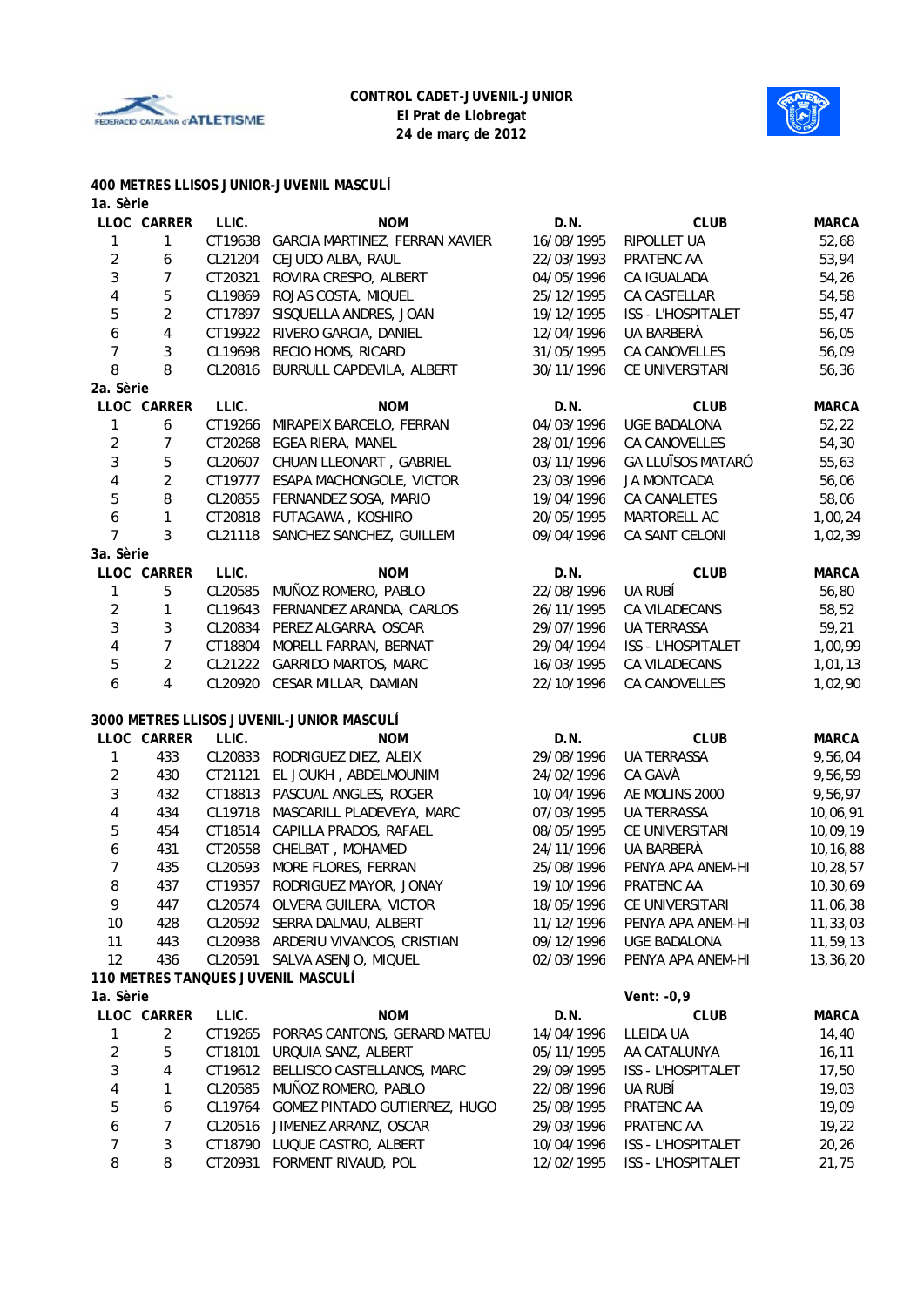



|  | SALT DE LLARGADA JUVENIL-JUNIOR MASCULÍ |  |  |
|--|-----------------------------------------|--|--|
|  |                                         |  |  |

|                |                                       | SALT DE LLANGADA JUVENIL-JUNIUN MASCULI                                         |              |                |                          |                          |                          |                           |              |                            |
|----------------|---------------------------------------|---------------------------------------------------------------------------------|--------------|----------------|--------------------------|--------------------------|--------------------------|---------------------------|--------------|----------------------------|
| <b>LLOC</b>    | LLIC.                                 | <b>NOM</b>                                                                      |              |                |                          | D.N.                     |                          | <b>CLUB</b>               | <b>MARCA</b> |                            |
| 1              |                                       | CT18864 CASTRO ARA, ALBERT                                                      |              |                |                          |                          | 15/01/1995               | PRATENC AA                |              | 6,26                       |
| $\overline{2}$ |                                       | CT19612 BELLISCO CASTELLANOS, MARC                                              |              |                |                          | 29/09/1995               |                          | <b>ISS - L'HOSPITALET</b> |              | 6, 18                      |
| $\mathbf{3}$   |                                       | CT18101 URQUIA SANZ, ALBERT                                                     |              |                |                          | 05/11/1995               |                          | AA CATALUNYA              |              | 5,88                       |
| 4              |                                       | CT19265 PORRAS CANTONS, GERARD MATEU                                            |              |                |                          | 14/04/1996               |                          | LLEIDA UA                 |              | 5,75                       |
| 5              |                                       | CT20508 PICAZOS CARRILLO, JOSE ANTONIO                                          |              |                |                          | 16/07/1996               |                          | CA MONTORNÈS              |              | 5,65                       |
| 6              |                                       | CL19726 PEREZ BAENA, DANIEL                                                     |              |                | 13/09/1995<br>CA MOLLET  |                          |                          |                           | 5,32         |                            |
| $\overline{7}$ |                                       | CL18848 ARCAS RIVAS, SAMUEL                                                     |              |                |                          | 28/10/1994<br>UA BARBERÀ |                          |                           |              | 5,19                       |
| 8              |                                       | CT20463 CONTRERAS RAMIREZ, FERNANDO                                             |              |                |                          | 07/01/1996               |                          | ISS - L'HOSPITALET        | 5,18         |                            |
| 9              |                                       | CL20516 JIMENEZ ARRANZ, OSCAR                                                   |              |                | 29/03/1996<br>PRATENC AA |                          |                          |                           |              | 5,14                       |
| 10             |                                       | CT18790 LUQUE CASTRO, ALBERT                                                    |              |                |                          | 10/04/1996               | ISS - L'HOSPITALET       | 5,08                      |              |                            |
| 11             |                                       | CT19592 DONAIRE OLANDA, TYRONE                                                  |              |                |                          | 04/11/1995               |                          | PRATENC AA                |              | 4,97                       |
| 12             |                                       | CL19764 GOMEZ PINTADO GUTIERREZ, HUGO                                           |              |                |                          | 25/08/1995               |                          | PRATENC AA                |              | 4,94                       |
| 13             |                                       | CL20035 MARTIN BENITO, MARC                                                     |              |                |                          | 28/08/1995               |                          | ISS - L'HOSPITALET        |              | 3,93                       |
|                |                                       |                                                                                 | $\mathbf{1}$ | $\overline{2}$ | 3                        | 4                        | 5                        | 6                         |              |                            |
|                | CASTRO ARA, ALBERT                    |                                                                                 | 6, 26        | Χ              | Χ                        | $\sim$                   | $\overline{\phantom{a}}$ | $\overline{\phantom{a}}$  |              |                            |
|                |                                       | BELLISCO CASTELLANOS, MARC                                                      | 6,01         | 6,03           | 5,89                     | 6, 18                    | 5,92                     | 6,09                      |              |                            |
|                | URQUIA SANZ, ALBERT                   |                                                                                 | 5,88         | 5,88           | Χ                        | Χ                        | $\blacksquare$           |                           |              |                            |
|                |                                       |                                                                                 | 5,64         | 5,65           | 5,74                     | 5,75                     | $\sim$ $-$               | $\overline{\phantom{a}}$  |              |                            |
|                |                                       | PORRAS CANTONS, GERARD MATEU                                                    |              |                |                          |                          |                          |                           |              |                            |
|                |                                       | PICAZOS CARRILLO, JOSE ANTONIO                                                  | 5,65         | X              | 5,44                     | 5,40                     | 5,25                     | 5,40                      |              |                            |
|                | PEREZ BAENA, DANIEL                   |                                                                                 | 5,32         | 5,24           | 5,10                     | 3,75                     | 5,04                     | Χ                         |              |                            |
|                |                                       | CONTRERAS RAMIREZ, FERNANDO                                                     | 4,79         | 4,85           | 5,18                     | 4,85                     | 5,18                     | 4,84                      |              |                            |
|                |                                       | JIMENEZ ARRANZ, OSCAR                                                           |              |                | 5,14                     |                          |                          |                           |              |                            |
|                |                                       | LUQUE CASTRO, ALBERT<br>DONAIRE OLANDA, TYRONE<br>GOMEZ PINTADO GUTIERREZ, HUGO |              | 5,08           | 4,76                     |                          |                          |                           |              |                            |
|                |                                       |                                                                                 |              | $\mathsf{X}$   | 4,97                     |                          |                          |                           |              |                            |
|                |                                       |                                                                                 |              | 4,66           | 4,94                     |                          |                          |                           |              |                            |
|                | MARTIN BENITO, MARC                   |                                                                                 | 4,65<br>X    | 3,15           | 3,93                     |                          |                          |                           |              |                            |
|                | SALT AMB PERXA JUVENIL-JUNIOR MASCULÍ |                                                                                 |              |                |                          |                          |                          |                           |              |                            |
| <b>LLOC</b>    | LLIC.                                 | <b>NOM</b>                                                                      |              |                |                          | D.N.                     |                          |                           | <b>CLUB</b>  | <b>MARCA</b>               |
|                |                                       | CT19592 DONAIRE OLANDA, TYRONE<br>CL20692 CANO GRANADA, ALBERT                  |              |                |                          | 04/11/1995<br>18/07/1995 |                          | PRATENC AA<br>PRATENC AA  |              | <b>NULS</b><br><b>NULS</b> |
|                |                                       |                                                                                 |              |                |                          |                          | 2.50                     | 2.70                      | 2.90         |                            |
|                |                                       | DONAIRE OLANDA, TYRONE                                                          |              |                | XXX                      |                          |                          |                           |              |                            |
|                |                                       | CANO GRANADA, ALBERT                                                            |              |                |                          |                          | XXX                      |                           |              |                            |
|                |                                       | LLANÇAMENT DE JAVELINA JUVENIL MASCULÍ                                          |              |                |                          |                          |                          |                           |              |                            |
| <b>LLOC</b>    | LLIC.                                 | <b>NOM</b>                                                                      |              |                |                          | D.N.                     |                          |                           | <b>CLUB</b>  | <b>MARCA</b>               |
| 1              | CT18871                               | RUIZ CAPARROS, GERARD                                                           |              |                |                          | 07/06/1995               |                          | CA MONTORNÈS              |              | 53,81                      |
| $\overline{c}$ | CL20515                               | VAQUE MAHEDERO, JOEL                                                            |              |                |                          | 17/05/1996               |                          | PRATENC AA                |              | 33,80                      |
| 3              |                                       | CL20832 AGUDO OLIVE, FERRAN                                                     |              |                |                          | 13/09/1996               |                          | UA TERRASSA               |              | 32,34                      |
| 4              | CL20557                               | VACA ALBARRAN, MANEL                                                            |              |                |                          | 21/08/1996               |                          | UA BARBERÀ                |              | 25,98                      |
| 5              | CL18775                               | SOUSSE VILLA, DAVID                                                             |              |                |                          | 09/04/1995               |                          | AA CATALUNYA              |              | 23,25                      |
|                |                                       |                                                                                 | $\mathbf{1}$ | $\overline{2}$ | 3                        | 4                        | 5                        | 6                         |              |                            |
|                |                                       | RUIZ CAPARROS, GERARD                                                           | 53,81        | 49,50          | 49,58                    | 53,11                    | 44,84                    | 50,71                     |              |                            |
|                | VAQUE MAHEDERO, JOEL                  |                                                                                 | X            | 32,95          | 33,48                    | 31,77                    | 33,80                    | 33,08                     |              |                            |
|                | AGUDO OLIVE, FERRAN                   |                                                                                 | 29,30        | 32,34          | 27,14                    | 30, 31                   | 29,98                    | 29,25                     |              |                            |
|                |                                       | VACA ALBARRAN, MANEL                                                            |              |                | 25,98                    | X                        | Χ                        | X                         |              |                            |
|                | SOUSSE VILLA, DAVID                   |                                                                                 | 21,77        |                | 22,68 23,25 20,21        |                          | 22,47                    | 20,47                     |              |                            |
|                |                                       |                                                                                 |              |                |                          |                          |                          |                           |              |                            |